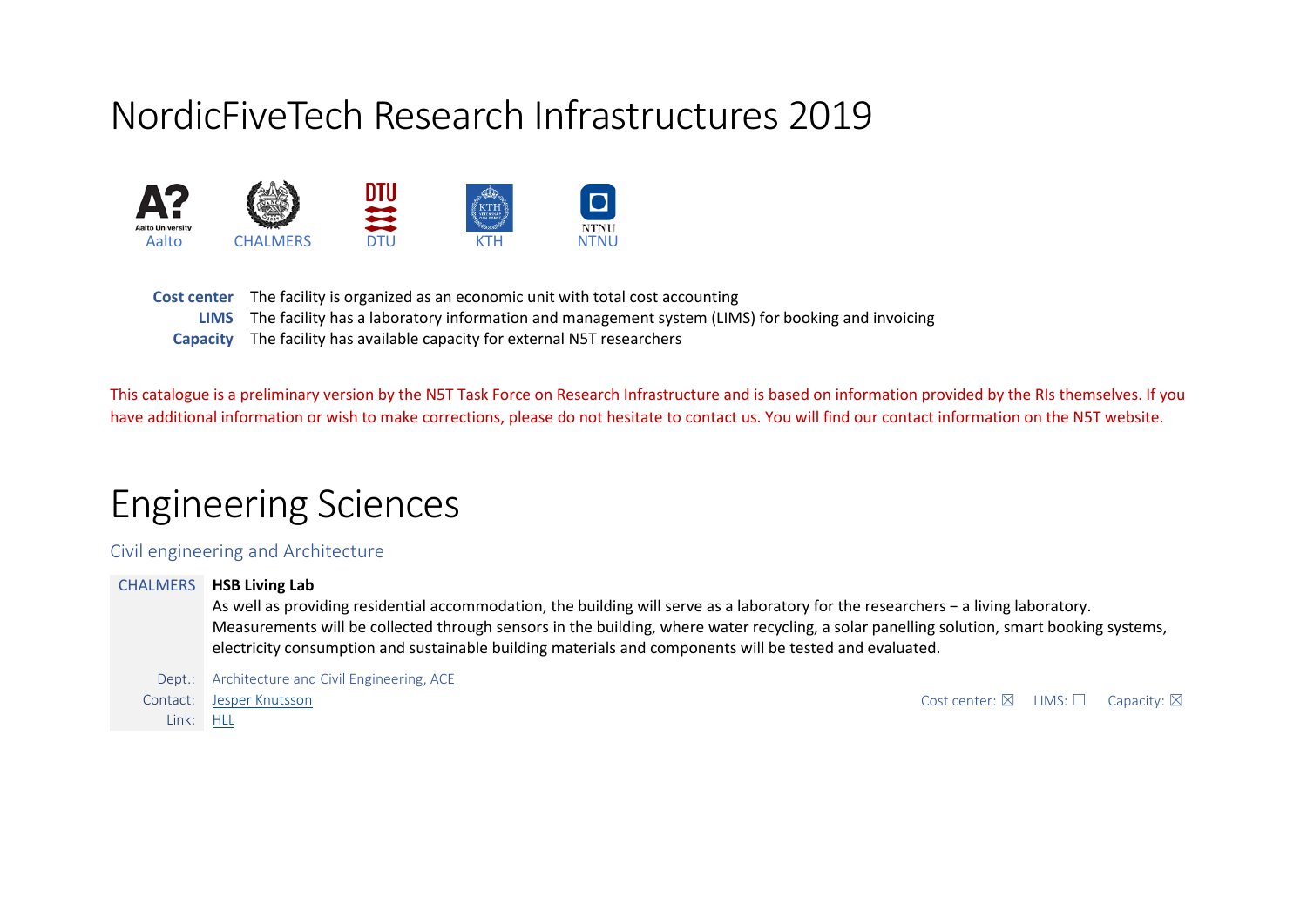#### KTH **Laboratory of Civil and Architectural Engineering**

Includes asphalt tomography, mechanical testing… Instruments can be found at link below; go to tools and chose rooms: No36 Clean room / Tomography OR N040 Mechanical testing MTS OR Lo40 Brinellvägen 23

# Dept.: ABE School Contact: [Stefan Trillkott](mailto:stetri@kth.se) Contact: Stefan Trillkott Cost center: ⊠ LIMS: ⊠ Capacity: ⊠

Link: [Materiallab](http://lims.materiallab.kth.se/Default.aspx)

# Biological and chemical engineering

#### CHALMERS **Chalmers Mass Spectrometry Infrastructure, CMSI**

Mass spectrometry is an analytical technique that can be used to measure both the amount and structure of molecules. Mass spectrometry has many different applications, from analysing metals in food samples, confirming the structure of newly synthesised molecules, or measuring metabolites in blood. The CMSI is mainly focused on measuring small molecules (<1000 Da) in biological samples and measuring the molecular weight to identify synthesised chemicals.

Dept.: Biology and biological engineering, BIO Cost center: ⊠ LIMS: □ Capacity: ⊠ Contact: [Otto Savolainen](https://www.chalmers.se/en/researchinfrastructure/CMSI/Pages/default.aspx) Link: [CMSI](https://www.chalmers.se/en/researchinfrastructure/CMSI/Pages/default.aspx)

#### DTU **DTU Metabolomics core**

Advanced mass spectrometry combined with chromatography is a core part of the lab. It has a long tradition of work on secondary metabolite profiling from micro-organisms especially fungi. A large collection of more than 1500 unique secondary metabolite and mycotoxin reference standards is to be found at this lab. Here cutting-edge dereplication for novelty evaluation of secondary metabolites in e.g. drug discovery applications is provided. It also includes a coupling with MS/HRMS libraries and stable isotope-labelling for precursor detection.

Instruments: An extensive collection of liquid and gas chromatography mass spectrometry instruments, LC- HRMS filtering analysis system and a mycotoxin MSMS library

Dept.: Department of Bioengineering

Link: [Metabolomics core](https://www.bioengineering.dtu.dk/english/researchny/cores/metabolom)

Contact: [Ling Ding](mailto:lidi@dtu.dk) Cost center: □ LIMS: ⊠ Capacity: ⊠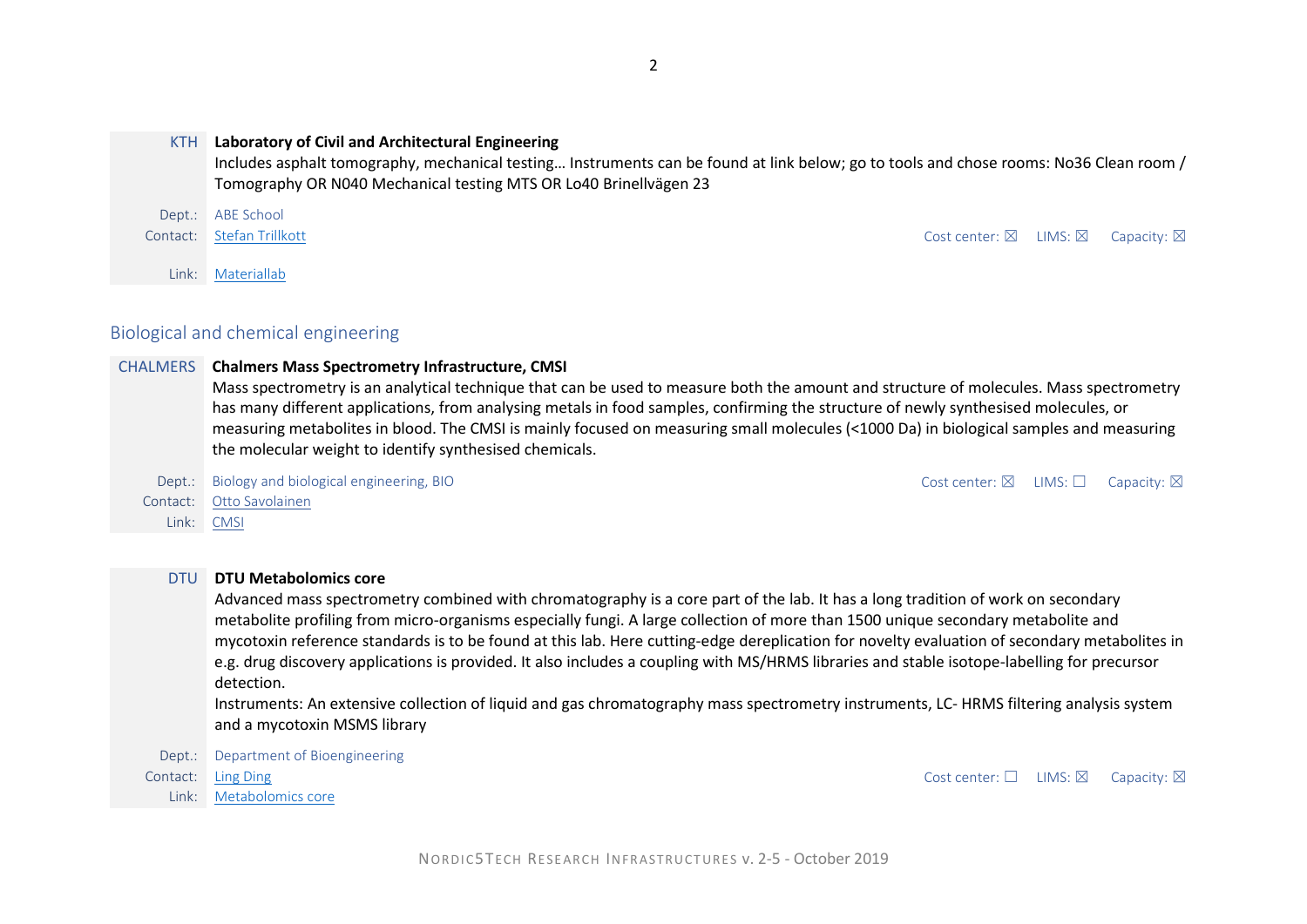#### DTU **DTU Fermentation Core**

The mission of the research core is to offer advanced research facilities in terms of fermenters, off gas analysis, high throughput screening, and protein purification to researchers and students in order to support research activities at the university and continue to supply highly trained fermentation specialists for the growing biotech industry. Simultaneously we aim to provide visiting researchers and biotech companies with access to cutting edge facilities in order to foster international and industrial collaborations. Instruments: The fermentation platform is distinguished by its combination of advanced fermentation, analytical and purification facilities as well as automatized cultivation equipment

Dept.: Department of Bioengineering Contact: [Tina Johansen](mailto:tj@bio.dtu.dk) Cost center: □ LIMS: ⊠ Capacity: ⊠ Link: [DTU Fermentation Core](https://www.bioengineering.dtu.dk/english/researchny/cores/fermentation)

#### DTU **DTU Proteomics Core**

DTU Proteomics Core provides instrument access and analytical services for state-of-the-art mass spectrometry equipment

| Dept.: Department of Bioengineering |                                                                  |  |
|-------------------------------------|------------------------------------------------------------------|--|
| <b>Contact:</b> Erwin Schoof        | Cost center: $\boxtimes$ LIMS: $\boxtimes$ Capacity: $\boxtimes$ |  |
| <b>Link:</b> DTU Proteomics Core    |                                                                  |  |

#### DTU **Bio Facility (animals and fish)**

Bio Facility rummer en nutidig og højt specialiseret forskningsinfrastruktur til dyreforsøg. Den blå enhed er et af Europas mest avancerede anlæg til forsøg med fisk. Anlægget indeholder en række akvatiske faciliteter og rummer forskellige typer af 'våde' fiskestalde og særlige tilknyttede laboratorier. Derudover omfatter de 'tørre' dyreforsøgsfaciliteter en række almindelige dyrerum med mulighed for at opstalde mindre forsøgsdyr som rotter og mus blandt andet i individuelt ventilerede bure. I isolatorer kan forskerne håndtere kimfri mus (som er født uden bakterier i tarmen) eller arbejde med farlige stoffer. Desuden har centret rum til blandt andet adfærdstest og sektionsstuer

Dept.: Department of Food, Department of Aqua Contact: [Sanne Gram Nielsen](mailto:sagra@dtu.dk) Contact: Sanne Gram Nielsen Cost center: ⊠ LIMS: □ Capacity: ⊠ Link: [Bio Facility](https://www.food.dtu.dk/nyheder/nyhed?id=cfc130ef-312f-4c2a-a2ad-24a22c0bc29a)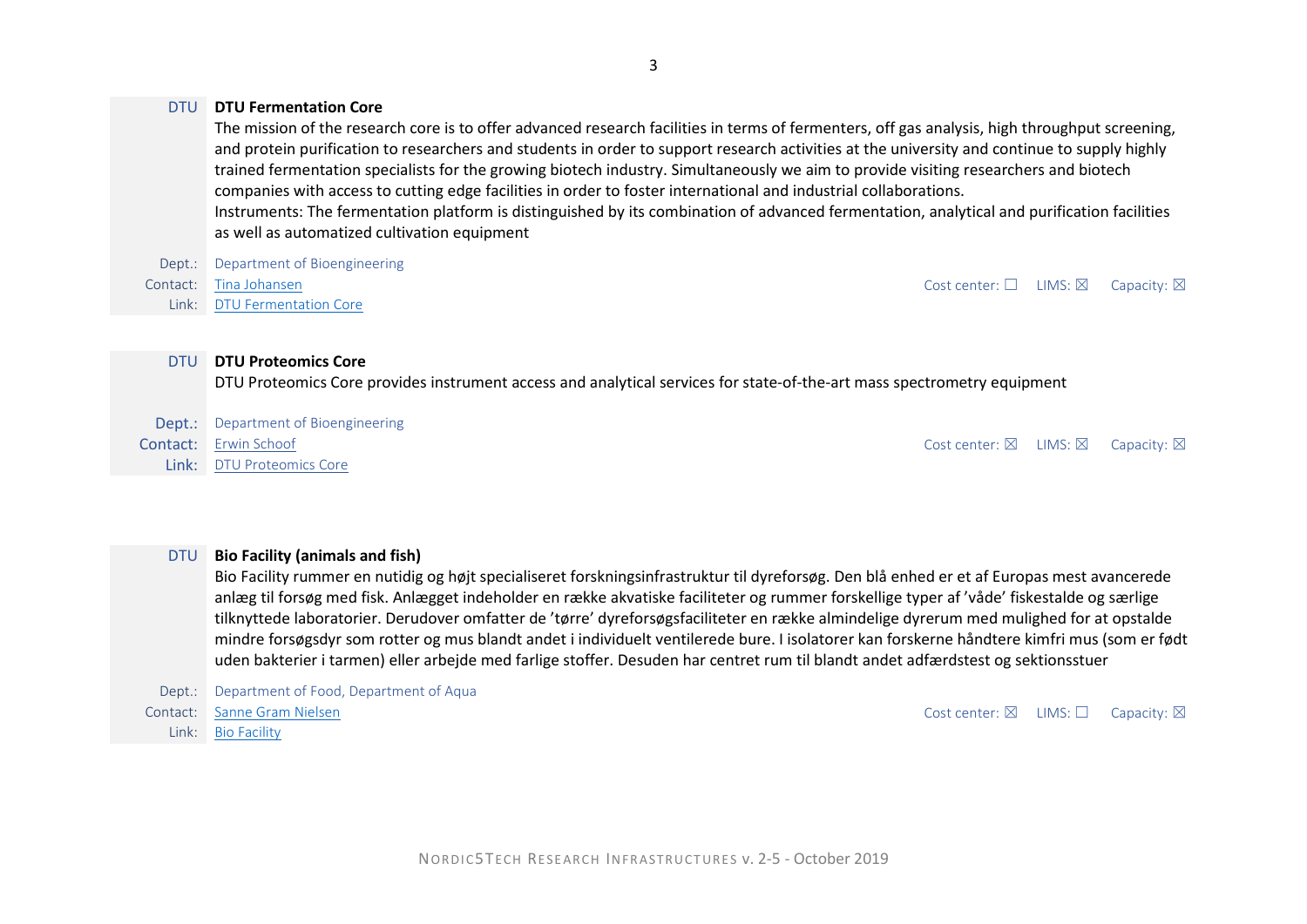| <b>HPC and Computing</b>    |                                                                                                                                                                                                                                                                           |                                        |                   |                       |
|-----------------------------|---------------------------------------------------------------------------------------------------------------------------------------------------------------------------------------------------------------------------------------------------------------------------|----------------------------------------|-------------------|-----------------------|
| <b>CHALMERS</b>             | SNIC/C3SE<br>C3SE provides researchers with hardware resources as well as software and knowledge of numerical modelling, simulation and analysis. The<br>facility is one of the nodes of the Swedish supercomputer Swedish National Infrastructure for Computing, SNIC.   |                                        |                   |                       |
| Dept.:<br>Contact:<br>Link: | Physics, F<br><b>Thomas Svedberg</b><br>C <sub>3</sub> SE                                                                                                                                                                                                                 | Cost center: $\nabla$                  | LIMS: $\square$   | Capacity: $\boxtimes$ |
| <b>NTNU</b>                 | HPC-Lab - Heterogenous and Parallel Computing Lab<br>2 IBM Power 9 AC922 noder med V100 GPUer                                                                                                                                                                             |                                        |                   |                       |
| Dept.:<br>Contact:<br>Link: | Department of Computer Science<br>Anne Elster                                                                                                                                                                                                                             | Cost center: $\square$ LIMS: $\square$ |                   | Capacity: $\boxtimes$ |
| <b>KTH</b>                  | Parallelldatorcentrum (PDC)<br>High performance computing systems (CRAY XC40 + system using GPUs for pre- and postprocessing) and storage facilities, application<br>experts and services for academic research and business R&D. Part of SNIC.se, part of NeiC and PRACE |                                        |                   |                       |
| Dept.:                      | <b>EECS School at central level</b>                                                                                                                                                                                                                                       |                                        |                   |                       |
| Contact:                    | <b>Erwin Laure</b>                                                                                                                                                                                                                                                        | Cost center: $\boxtimes$               | $LIMS: \boxtimes$ | Capacity: $\boxtimes$ |
| Link:                       | <b>PDC</b>                                                                                                                                                                                                                                                                |                                        |                   |                       |
|                             | Science-IT                                                                                                                                                                                                                                                                |                                        |                   |                       |
| Aalto                       | Computation cluster "Triton" (~5000 cores, 88 GPU cards)                                                                                                                                                                                                                  |                                        |                   |                       |
| Dept.:<br>Contact:<br>Link: | SCI school<br>Specialist Mikko Hakala<br>IT, SciComp                                                                                                                                                                                                                      | Cost center: $\square$                 | $LIMS: \Box$      | Capacity: $\square$   |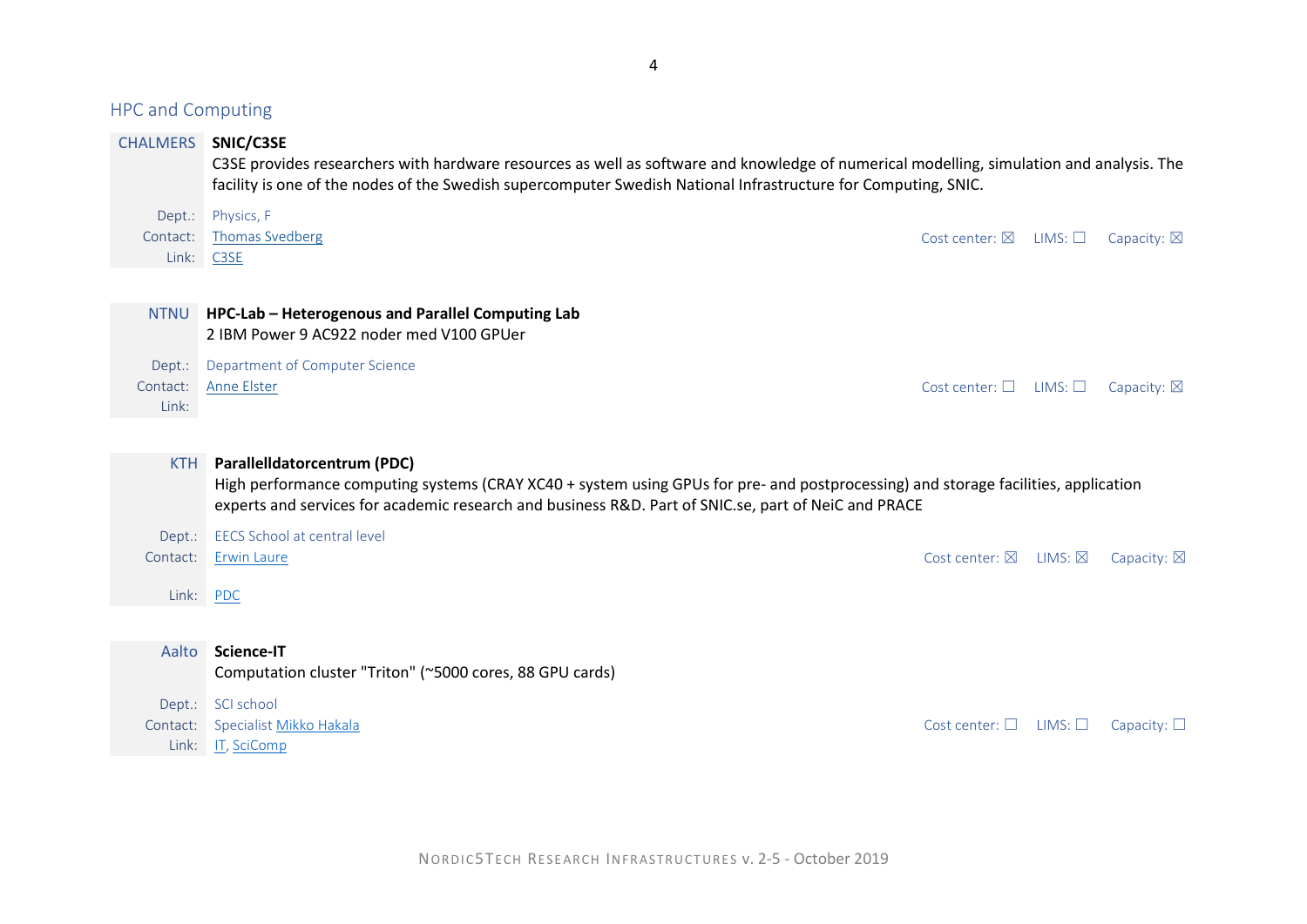#### DTU **Computerome**

The Danish National Life Science Supercomputing Center, Computerome is an HPC Facility specialized for Life Science including clinical research. Users include Research groups from all Danish Universities and large international research consortiums as well as users from industry.

Computerome platform delivers fast, flexible and secure infrastructure as a service with the ability to process large amounts of sensitive data. Computerome is built using security by design principle and services are delivered by a strong team of specialists from DTU.

Instruments: Computerome uses secure private cloud technology as a delivery mechanism. Computerome's present compute resources consist of 49120 physical CPU cores with 343 Terabytes of memory, connected to 8 Petabytes of High-performance storage, The system is ranked number 470 in the list of world's fastest supercomputers [\(Top500.org\)](https://www.top500.org/site/50807)

Dept.: Department of IT Contact: [Steen Pedersen](mailto:sped@dtu.dk) Cost center: 죄 LIMS: Z Capacity: ועבר Cost center: 죄 LIMS: ועבר Cost center: 죄 LIMS: 죄 Link: [Computerome](http://www.computerome.dtu.dk/about)

# Electrical engineering, ICT

| Aalto      | <b>Aalto Electronic-ICT</b><br>Research and education is carried out in the fields of electromagnetics and material studies, electronic circuit design and microelectronics,<br>radio science and engineering, and space science and technology. |                                            |                       |
|------------|--------------------------------------------------------------------------------------------------------------------------------------------------------------------------------------------------------------------------------------------------|--------------------------------------------|-----------------------|
| Dept.:     | ELEC school                                                                                                                                                                                                                                      |                                            |                       |
| Contact:   | Laboratory manager Matti Vaaja                                                                                                                                                                                                                   | Cost center: $\boxtimes$ LIMS: $\boxtimes$ | Capacity: $\boxtimes$ |
| Link:      | ICT, SpaceTech                                                                                                                                                                                                                                   |                                            |                       |
|            |                                                                                                                                                                                                                                                  |                                            |                       |
| <b>DTU</b> | <b>Acoustic Technology Facilities</b>                                                                                                                                                                                                            |                                            |                       |
|            | The ultimate objective of the research at this lab is to develop improved technological solutions for communication within room acoustics,                                                                                                       |                                            |                       |
|            | loudspeakers and hearing aids and noise control within transportation noise, vibration control, noise in buildings and the propagation of                                                                                                        |                                            |                       |
|            | outdoor noise.                                                                                                                                                                                                                                   |                                            |                       |
|            | Instruments include two anechoic rooms, three reverberation rooms, scale model of a concert hall and a listening room.                                                                                                                           |                                            |                       |
| Dept.:     | Department of Electrical Engineering                                                                                                                                                                                                             |                                            |                       |

Contact: [Andrew King](mailto:andrewk@dtu.dk) Cost center: □ LIMS: □ Capacity: ⊠

Link: [Acoustic Technology Facilities](http://www.act.elektro.dtu.dk/research/facilities)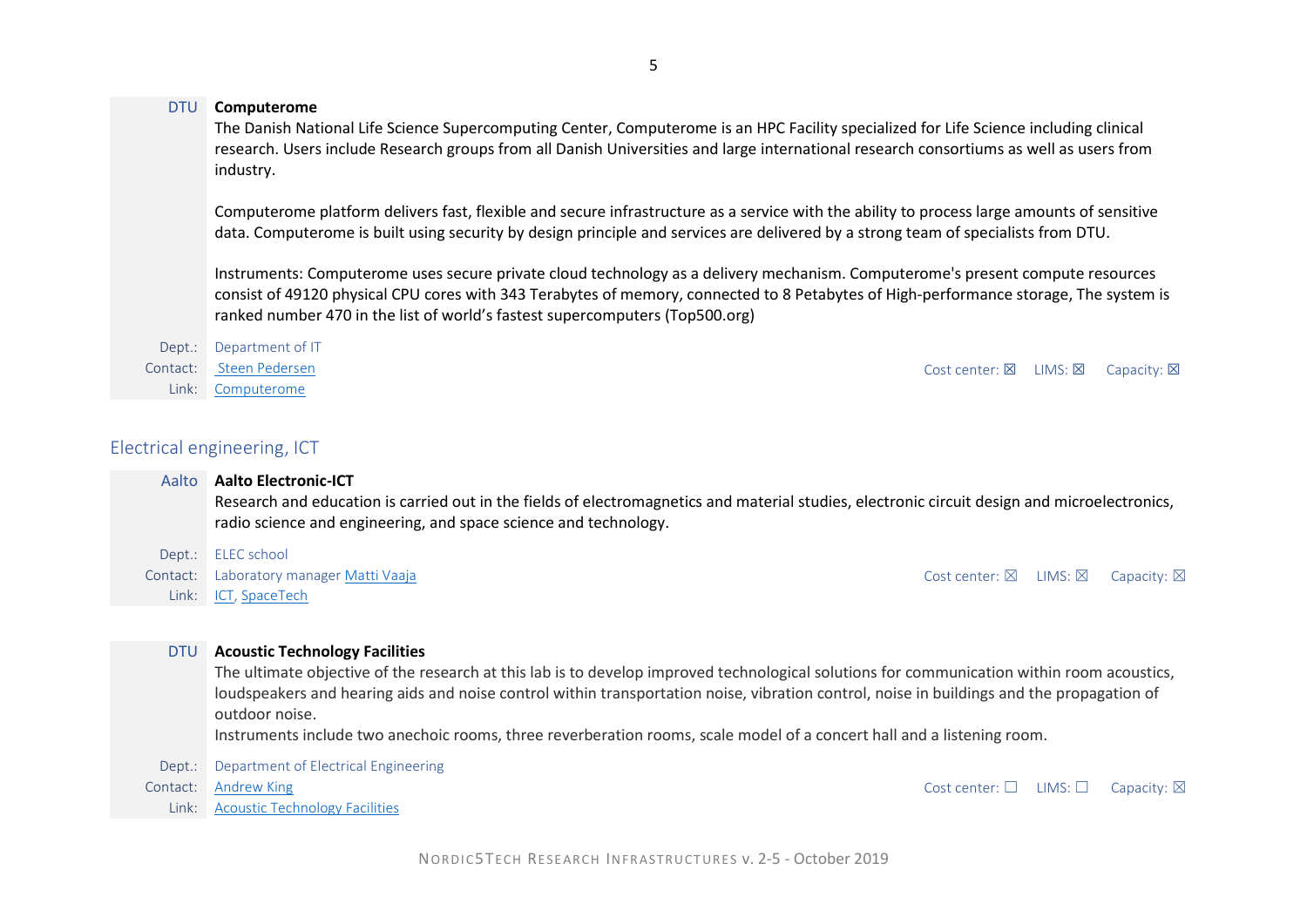## Energy

CHALMERS **Chalmers Power central**

Chalmers Power central is an advanced energy research facility based at the Johanneberg campus. Cutting edge research in combustion, gasification, gas cleaning, carbon capture, energy storage and material science is carried out here in a large-scale facility along with pilot scale units. The Power central also supplies the campus with electricity, heating, cooling and compressed air.

Dept.: Space, Earth and Environment, SEE

Link: [CMSI](https://www.chalmers.se/en/researchinfrastructure/CMSI/Pages/default.aspx)

Contact: [Otto Savolainen](https://www.chalmers.se/en/Staff/Pages/Otto-Savolainen.aspx) Cost center: ☐ LIMS: ☐ Capacity: ☐

#### KTH **Sustainable Power Lab**

Consists of 9 facilities, includes electric machines and drives lab, electric switching lab, EMC lab, flexible lab power supply platform, high voltage and insulation materials lab, photovoltaic power lab, power electronics lab, real-time simulation lab, educational power lab

| Dept.: EECS School       |                                                                  |  |
|--------------------------|------------------------------------------------------------------|--|
| Contact: Nicholas Honeth | Cost center: $\boxtimes$ LIMS: $\boxtimes$ Capacity: $\boxtimes$ |  |

Link: [Power lab](https://www.kth.se/epe/research/labs/the-sustainable-power-laboratory-1.771349)

Link: [Poul la Cour](http://www.plct.dk/about/description)

#### DTU **Poul la Cour Wind Tunnel**

The Poul la Cour Tunnel is a wind tunnel of the closed-return type. It is one of the biggest university wind tunnels in the World with a fan driven by a 2.4 MW motor, giving a volume flow up to 630 cubic meter per second corresponding to a maximum test section velocity of about 105 m/s or 378 km/h. The maximum Reynolds number per meter is 7 million. Thus, for the standard two-dimensional wing sections with a chord length of 1.0 m the maximum Reynolds number will be 7 million. In special cases the chord length can be up to 2.0 m doubling the maximum Reynolds number to 14 million.

Dept.: Department of Wind Energy

Contact: [Naja Møller](mailto:contact@plct.dk) and Southern and Southern and Southern and Cost Center: ⊠ LIMS: ⊠ Capacity: ⊠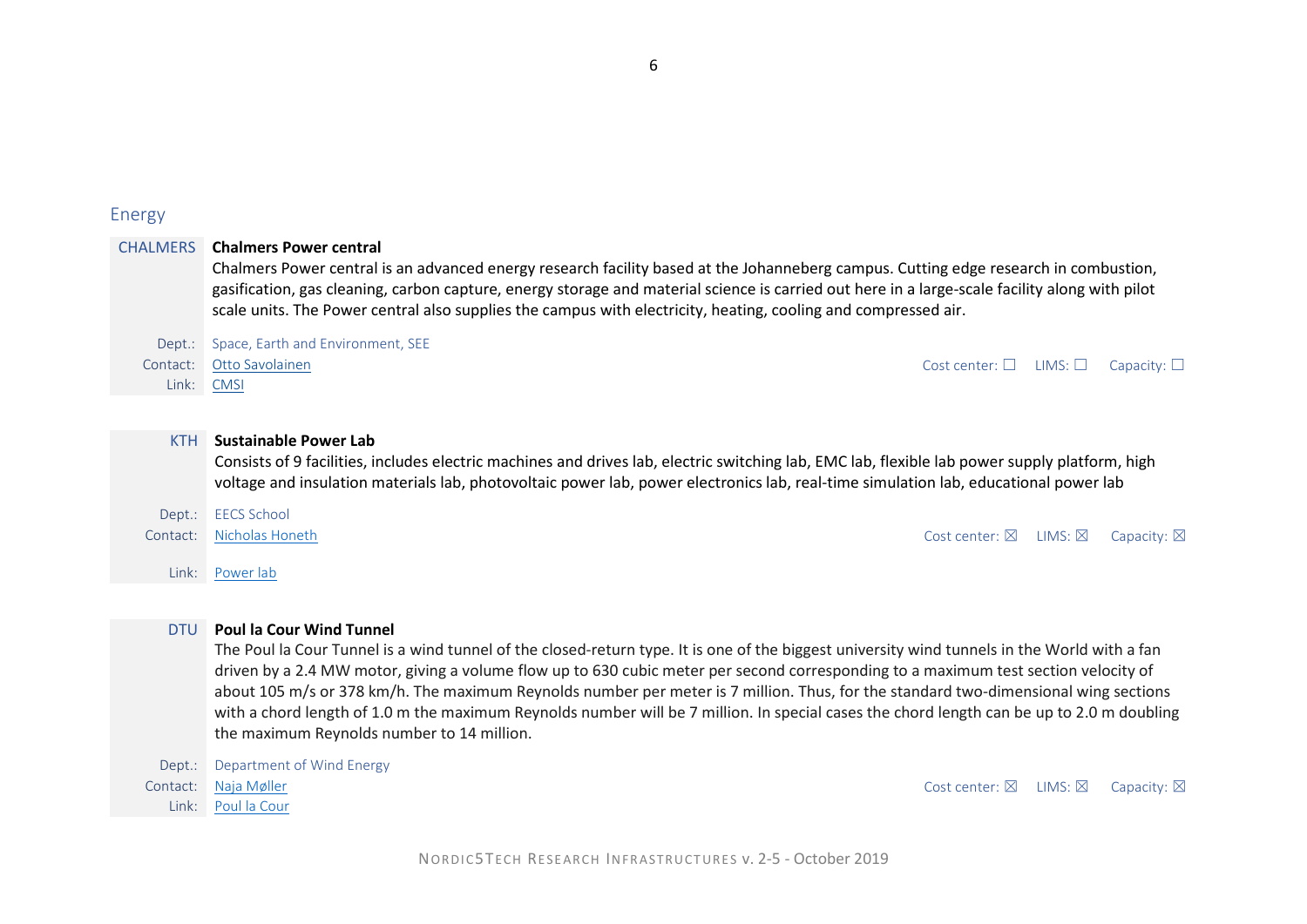#### NTNU **National Smartgrid Laboratory**

The laboratory is a system-oriented laboratory providing state-of-the-art infrastructure for R&D, demonstration, verification, and testing over a wide range of Smart grid use cases. The laboratory enables us to test the Smart Grids of tomorrow.

Dept.: Department Contact: halsten.aastebol@ntnu.no Cost center: ⊠ LIMS: ⊠ Capacity: ⊠ Link: https://www.ntnu.edu/smartgrid

#### NTNU **Electric Power Laboratories**

A wide variety of power engineering laboratories for high voltage, high current, electrical machines, power electronics and electrical installations. We have power supply up to 500 kV AC and DC, 1.2 MV impulse generator, short circuit test facility up to 150 kA, supply for stationary current up to 25 kA, test facilities for all kinds of electrical machines, power electronic components and converters and other electrical installations. All our laboratories have been upgraded and modernized in recent years.

Dept.: Department

Contact: halsten.aastebol@ntnu.no Cost center: ⊠ LIMS: ⊠ Capacity: ⊠ Link: https://www.ntnu.edu/iel/research/

#### Geoscience

| <b>NTNU</b> | <b>Reservoir laboratory and PoreLab</b><br>State-of-the-art equipment for routine and special core analysis; micro-CT. PoreLab is a Norwegian Centre of Excellence. |                                            |                       |
|-------------|---------------------------------------------------------------------------------------------------------------------------------------------------------------------|--------------------------------------------|-----------------------|
|             | Dept.: Department of Geoscience and Petroleum                                                                                                                       |                                            |                       |
|             | Contact: Ole Torsæter                                                                                                                                               | Cost center: $\boxtimes$ LIMS: $\boxtimes$ | Capacity: $\boxtimes$ |
|             | Link: Reservoir lab                                                                                                                                                 |                                            |                       |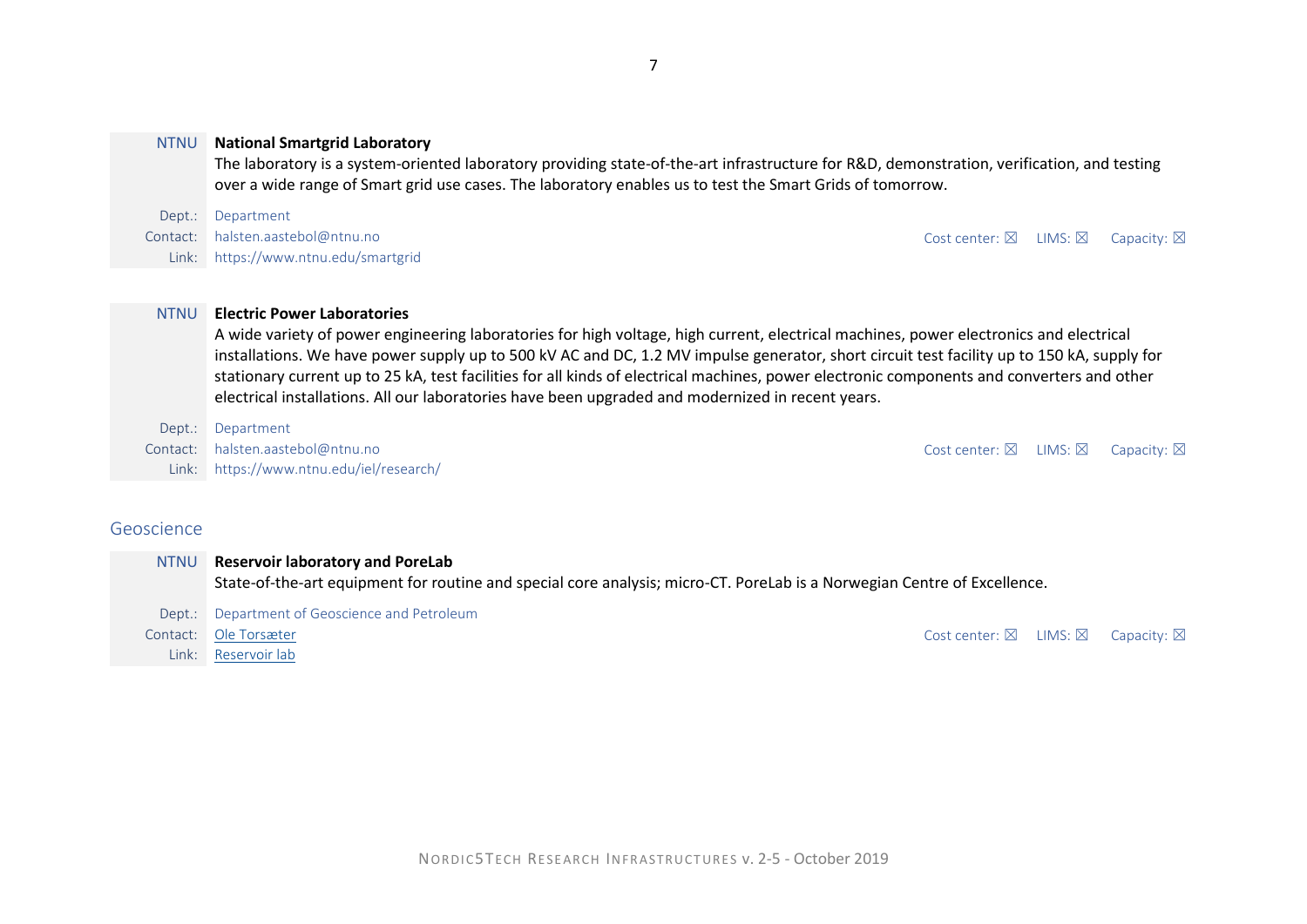Marine technology

| Aalto                       | <b>Aalto Ice Tank</b><br>40x40 meter multipurpose basin ideally suited for testing ships and other maritime structures in ice conditions.                                                               |                                         |                 |                       |
|-----------------------------|---------------------------------------------------------------------------------------------------------------------------------------------------------------------------------------------------------|-----------------------------------------|-----------------|-----------------------|
| Dept.:<br>Contact:<br>Link: | <b>ENG</b> school<br>Laboratory manager Otto Puolakka, Professor Jukka Tuhkuri<br><u>lce Tank</u>                                                                                                       | Cost center: $\boxtimes$                | LIMS: $\square$ | Capacity: $\boxtimes$ |
| <b>NTNU</b>                 | <b>Marine Cybernetics Laboratory</b><br>Slepetank/bølgebasseng med slepevogn med 6 DoF oscillator, bølgemaskin for langkammede bølger med høyde opp til 0,2 m, optisk<br>posisjonsmålesystem (Qualisys) |                                         |                 |                       |
| Dept.:<br>Contact:<br>Link: | Department of Marine Technology (IMT)<br><b>Trygve Kristiansen</b><br>Marine cybernetics lab                                                                                                            | Cost center: $\boxtimes$                | LIMS:           | Capacity: $\boxtimes$ |
| <b>NTNU</b>                 | <b>Marine Structures Laboratory</b><br>Servo-hydrauliske og elektriske rigger for testing av utmatning og brudd i marine konstruksjoner (Last: 3 kN – 4000 kN)                                          |                                         |                 |                       |
| Dept.:<br>Contact:<br>Link: | Department of Marine Technology (IMT)<br>Svein Savik<br>Marine structures lab                                                                                                                           | Cost center: $\boxtimes$<br>$\boxtimes$ | $LIMS: \Box$    | Capacity:             |

# Mechanics

| Aalto | Industry and Innovation Infrastructure i3<br>Structural testing laboratory. Engineering geology research tunnel. Industrial Internet Campus. Environmental hydraulics laboratory.<br>(List of facilities on separate page) |                                                                |  |
|-------|----------------------------------------------------------------------------------------------------------------------------------------------------------------------------------------------------------------------------|----------------------------------------------------------------|--|
|       | Dept.: ENG school                                                                                                                                                                                                          |                                                                |  |
|       | Contact: School of Engineering technology manager Panu Sainio                                                                                                                                                              | Cost center: $\boxtimes$ LIMS: $\square$ Capacity: $\boxtimes$ |  |
| Link: |                                                                                                                                                                                                                            |                                                                |  |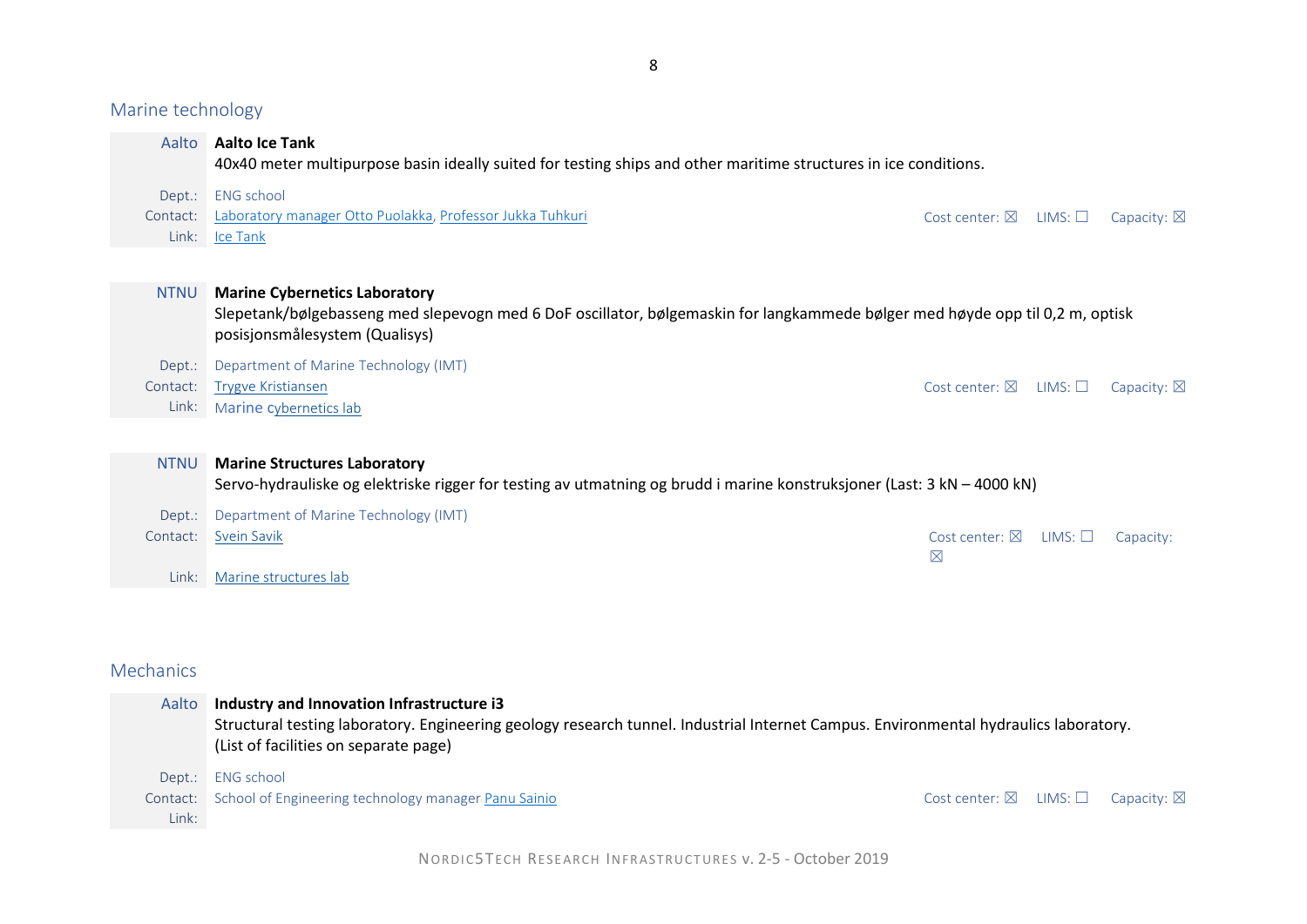#### KTH **Odqvist Lab for Experimental Mechanics**

Includes f.ex. wind tunnels, anechoic, semi-anechoic and reverberant acoustic chambers, digital image correlation (DIC) systems. Consists of 4 facilities; fluid physics lab, lab for sound and vibration research, lightweight structures lab, solid mechanics lab

Dept.: Link:

Contact: [Stefan Hallström](mailto:stefanha@kth.se) Contact: Stefan Hallström Cost center: □ LIMS: □ Capacity: ⊠

#### DTU **CASMaT – Villum Centre for Advanced Structural and Material Testing**

CASMaT is the key research infrastructure at DTU servicing experimental research in mechanics of materials and structures. The Center is organized to align use of equipment and expertise at DTU across a range of application areas and length scales. Large Scale Facility: The facility consists of a 1560 square metre test hall with three test stands capable of testing 45 m, 25 m and 15 m blades or other slender structures. Inside the test hall, a 460 square metre staff building is constructed. The staff building is two stories high and contains the control room, workshop, depots, visitor centre and various service facilities. The new test facilities are well suited for static and dynamic tests of wind turbine blades, while it will also be possible to test other large structures.

Structural Lab: The lab is outstandingly equipped with a large number (exceeding 50) of structural fatigue rated actuators (mostly from MTS) covering the testing range from 5kN to 5000kN, some of which are also well suited for large and full scale testing. These actuators, and the accompanying multi-axial and multi-station controllers, allow either a large number of simultaneous load axis (up to 40) to be used in one large test or up to 16 separate tests to be conducted simultaneously.

Material Testing – mechanical and Fiberlab: Mechanical testing - an accredited test laboratory for mechanical characterization of materials, in particularly composite materials, interfaces and joints. We measure stress-strain laws, cohesive laws, fatigue lifetime and damage tolerance.

Dept.: Department of Civil Engineering, Department of Mechanics and Department of Windenergy

Link: [CASMaT,](http://www.casmat.dtu.dk/) [Structural Lab,](http://www.casmat.dtu.dk/equipment/substructure-and-component-testing) [Material testing](http://www.casmat.dtu.dk/equipment/material-testing)

 $\blacksquare$ Contact: [Booking](http://www.casmat.dtu.dk/equipment) Cost center:  $\boxtimes$  LIMS:  $\boxtimes$  Capacity:  $\boxtimes$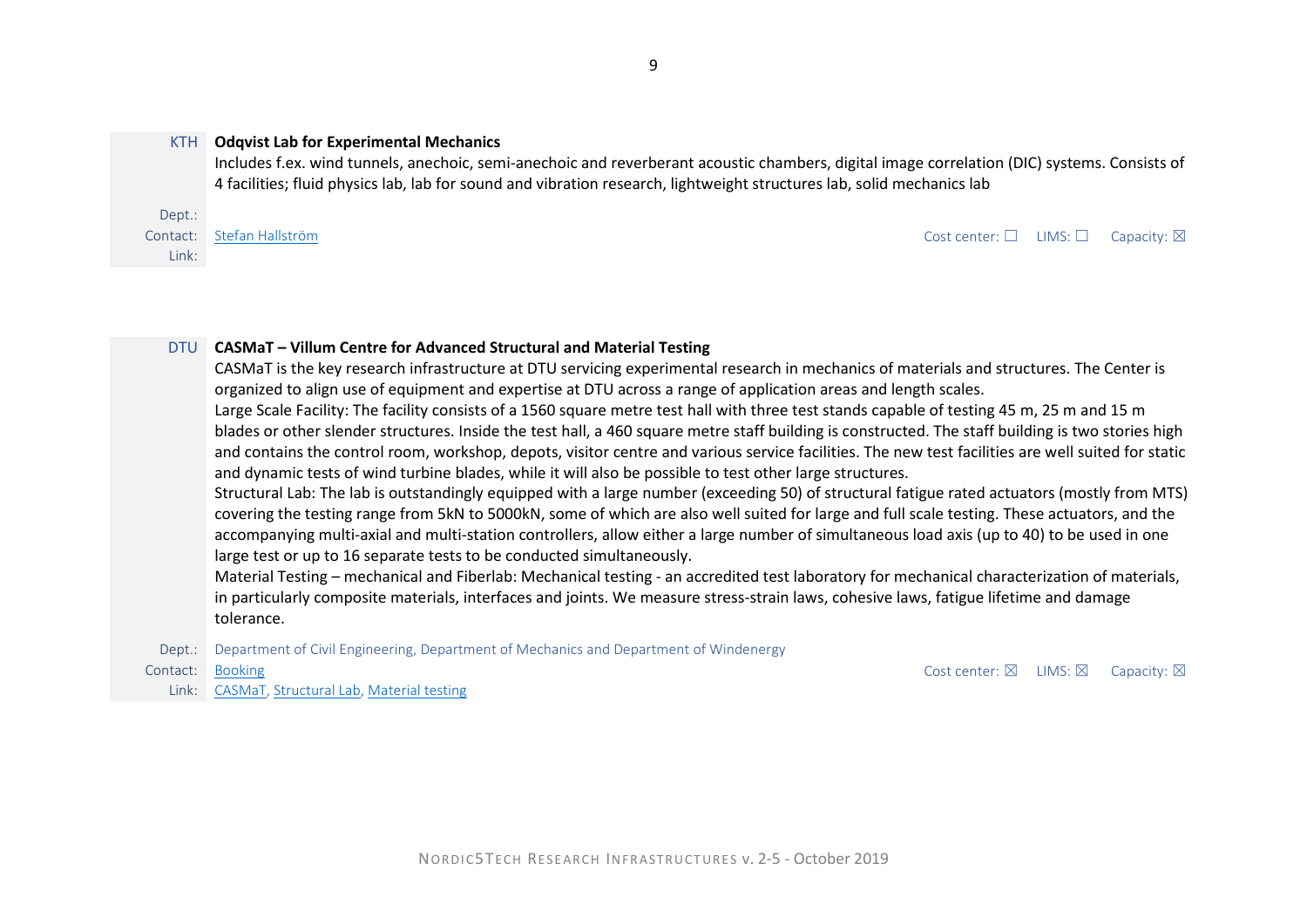#### NTNU **SIMLab – Structural Impact Laboratory**

SIMLab's extensive lab facilities include: pendulum impactor, shock tube, gas gun, split-Hopinson tension bar, split-Hopkinson pressure bar, drop-tower impact system, stretch-bending rig, self-piercing riveting machine, and digital image correlation system. In addition to the test facilities we have a wide range of high-speed and infrared cameras for data recording. For micro and nano scales testing SIMLab works closely with the Electron Microscopy lab at NTNU.

Dept.: Department of Structural Engineering Contact: [Magnus Langseth](mailto:magnus.langseth@ntnu.no) Contact: Magnus Langseth Cost center: 龱 LIMS: 龱 Capacity: 龱 Link: [SIMLab;](http://www.ntnu.edu/simlab) [CASA](http://www.ntnu.edu/casa)

# Space and Aerospace

#### KTH **Swedish Aerospace Physiology Centre, SAPC**

Gondola centrifuge for human use, which at a peripheral speed of 117 km/h generates 15 G. Also used for development of G-protective equipment. Hypobaric chambers for simulating up to 20 000 masl, and for simulating diving to 150 m.

Dept.: CBH School

Link: [SAPC](https://www.kth.se/sapc)

# Materials Science

Nanotechnology

#### DTU **DTU Nanolab – Cleanroom facilities for micro- and nanochip fabrication**

DTU Nanolab operates and maintains advanced processing equipment within 1350 m2, class 10-100, ISO 9001-certified, open access, payper-use cleanroom facilities. DTU Nanolab has built a versatile micro- and nanofabrication platform in order to shape a wide range of materials with structures down below 20 nanometers on substrates up to 8" in size. We provide a comprehensive and expanding selection of state-of-the-art process equipment for lithography, etching, thermal processing, thin film deposition, wafer cleaning, advanced packaging and characterization.

| Dept.: DTU |                  |                                                                  |  |
|------------|------------------|------------------------------------------------------------------|--|
|            | Contact: Booking | Cost center: $\boxtimes$ LIMS: $\boxtimes$ Capacity: $\boxtimes$ |  |
|            | Link: Nanolab    |                                                                  |  |

Contact: [Ola Eiken](mailto:eiken@kth.se) Cost center: □ LIMS: □ Capacity: ⊠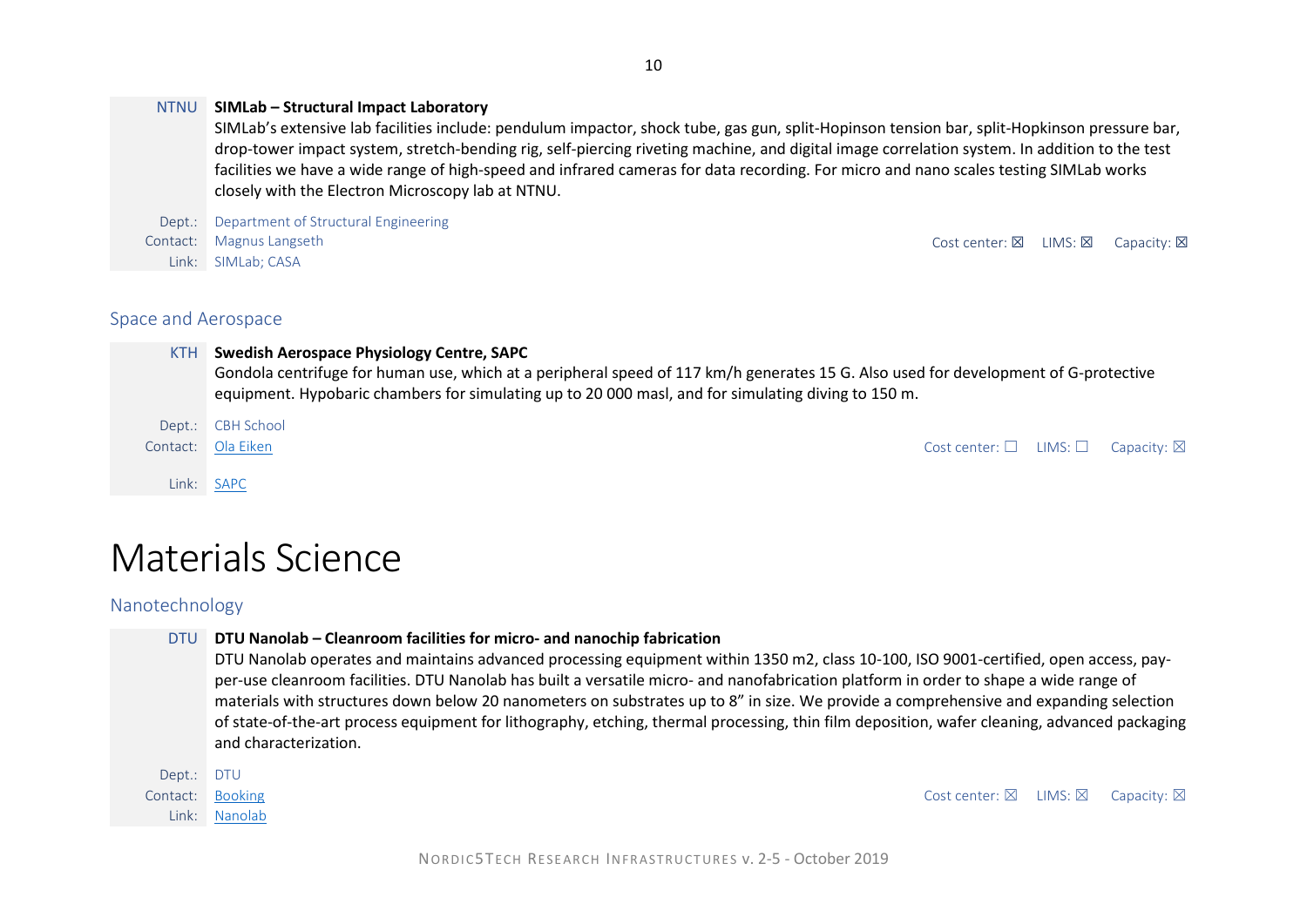| Aalto                | <b>OtaNano Nanomicroscopy Center (NMC)</b><br>High-resolution electron microscopy, scanning probe microscopy, and X-ray scattering instruments for soft, hard, and biomaterial sample<br>imaging and characterisation.                                                                                                                                                                                                                                                                                                                                     |  |  |  |  |  |
|----------------------|------------------------------------------------------------------------------------------------------------------------------------------------------------------------------------------------------------------------------------------------------------------------------------------------------------------------------------------------------------------------------------------------------------------------------------------------------------------------------------------------------------------------------------------------------------|--|--|--|--|--|
| Dept.:               | Dept. of Applied Physics                                                                                                                                                                                                                                                                                                                                                                                                                                                                                                                                   |  |  |  |  |  |
| Contact:             | NMC manager, professor Janne Ruokolainen<br>Cost center: $\boxtimes$<br>LIMS: $\boxtimes$<br>Capacity: $\boxtimes$                                                                                                                                                                                                                                                                                                                                                                                                                                         |  |  |  |  |  |
| Link:                | <b>NMC</b>                                                                                                                                                                                                                                                                                                                                                                                                                                                                                                                                                 |  |  |  |  |  |
|                      |                                                                                                                                                                                                                                                                                                                                                                                                                                                                                                                                                            |  |  |  |  |  |
| <b>KTH</b>           | <b>Electrum Lab (part of Myfab.se)</b><br>Cleanroom and laboratories for fabrication and characterization in the nano and micro scale, with wide variety of techniques. Full process<br>lines for Silicon CMOS, MEMS and compound semiconductors, including GaAs, InP and SiC.                                                                                                                                                                                                                                                                             |  |  |  |  |  |
| Dept.:               | EECS School at central level                                                                                                                                                                                                                                                                                                                                                                                                                                                                                                                               |  |  |  |  |  |
| Contact:             | <b>Nils Nordell</b><br>Cost center: $\boxtimes$ LIMS: $\boxtimes$<br>Capacity: $\boxtimes$                                                                                                                                                                                                                                                                                                                                                                                                                                                                 |  |  |  |  |  |
| Link:                | Electrum                                                                                                                                                                                                                                                                                                                                                                                                                                                                                                                                                   |  |  |  |  |  |
| <b>KTH</b><br>Dept.: | Albanova Nanofabrication Facility (part of Myfab.se)<br>Cleanroom and laboratories for basic research requiring nanofabrication and nanocharacterization with a wide variety of materials and<br>substrate. Focus on direct writing. Nanometer scale patterning and metrology for a wide variety of materials and substrate sizes.<br>SCI School, applied physics                                                                                                                                                                                          |  |  |  |  |  |
| Contact:             | David Haviland<br>Cost center: $\boxtimes$<br>$LIMS: \boxtimesCapacity: \boxtimes$                                                                                                                                                                                                                                                                                                                                                                                                                                                                         |  |  |  |  |  |
| Link:                | Albanova                                                                                                                                                                                                                                                                                                                                                                                                                                                                                                                                                   |  |  |  |  |  |
|                      |                                                                                                                                                                                                                                                                                                                                                                                                                                                                                                                                                            |  |  |  |  |  |
| <b>CHALMERS</b>      | <b>Nanofabrication Laboratory, Myfab</b><br>The Nanofabrication Laboratory is part of the national research infrastructure Myfab and it is the national node for nanolithography, which<br>is a method for producing patterns in the nanometer scale. Chalmers' expertise and extensive experience in nanolithography forms the<br>basis for two strategic areas: microwave electronics and photonics, and quantum components. Here you have a complete laboratory fitted<br>out to perform all the steps from material growth to components and circuits. |  |  |  |  |  |
| Dept.:               | Microtechnology and Nanoscience, MC2                                                                                                                                                                                                                                                                                                                                                                                                                                                                                                                       |  |  |  |  |  |
| Contact:             | Peter Modh<br>Cost center: $\boxtimes$<br>LIMS: $\boxtimes$<br>Capacity: $\boxtimes$                                                                                                                                                                                                                                                                                                                                                                                                                                                                       |  |  |  |  |  |
| Link:                | <b>NFL</b>                                                                                                                                                                                                                                                                                                                                                                                                                                                                                                                                                 |  |  |  |  |  |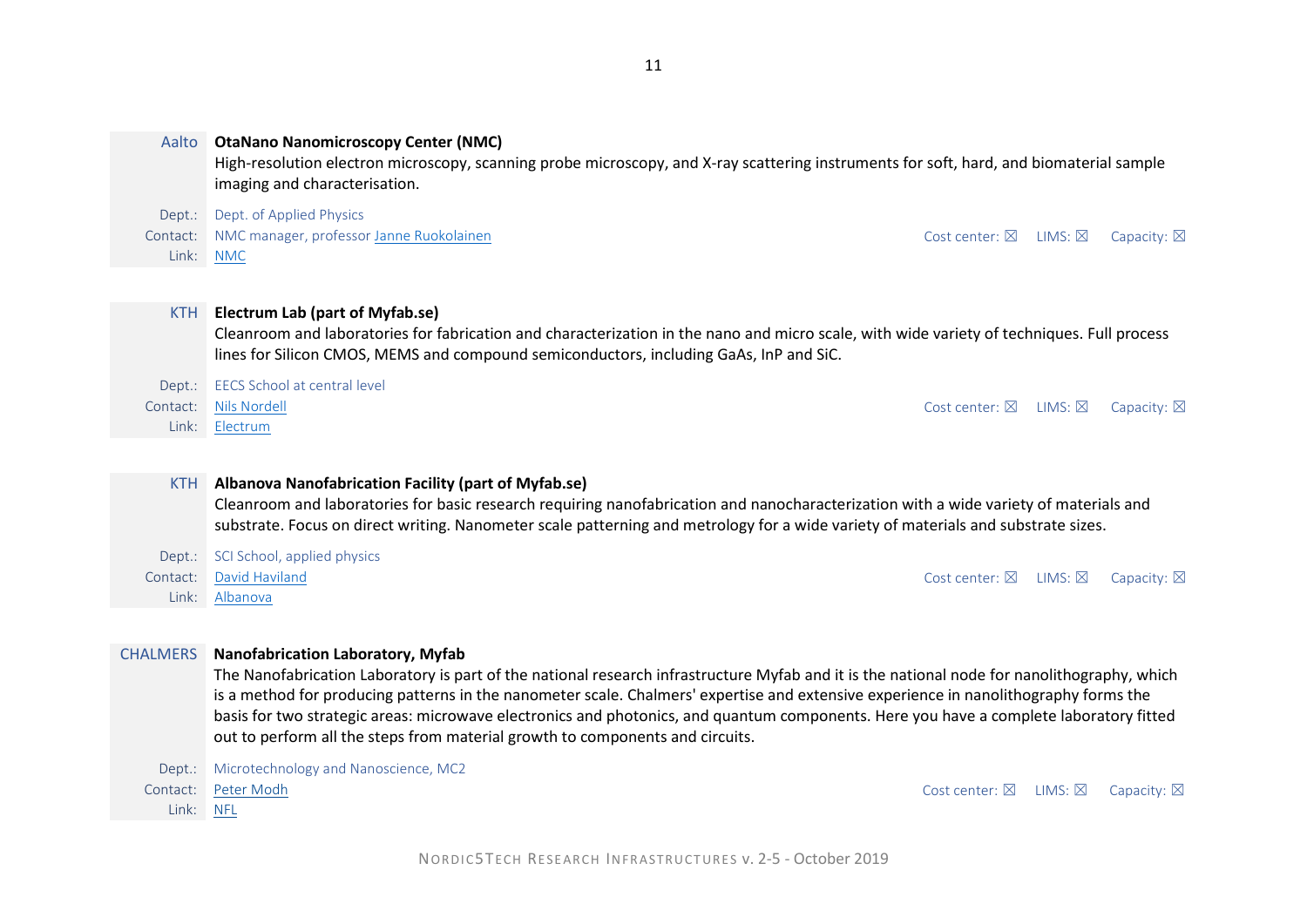#### NTNU **NanoLab**

700 m<sup>2</sup> clean-room, providing general purpose equipment for the fabrication and characterisation of complex systems on the micro- and nanoscale. The clean room is an open-access user-operated facility, managed by a staff of nine full time engineers. International researchers may also use the facility. The lab offers a wide range of thin-film deposition methods (evaporation, sputtering, chemical vapour deposition and atomic layer deposition), covering metals, insulators, semiconductors and piezo-electrics. It also offers a broad range of etching methods, including wet and dry etching chemical techniques and ion-milling. NanoLab provides extensive optical and e-beam lithographic equipment, enabling patterning of features down to 1 µm and 6 nm, respectively. Two maskless aligners are available within the lab for rapid optical lithography. "Bottom-up" preparation of nanomaterials is catered for in a chemical clean-room equipped with fumehoods, laminar flow benches, a nitrogen glovebox, ovens, autoclaves, dip-coaters and a Langmuir Blodgett trough. A wide range of characterisation equipment is available, including a scanning electrochemical microscope, a particle size analyser, absorption spectrometer, Atomic Force Microscopes (AFMs), a 3D profilometer, a contact angle measurement system, and three SEMs. Compositional analysis may be carried out using X-ray photoelectron spectroscopy (XPS), Auger electron spectroscopy (AES) or  $\mu$ -Raman spectroscopy. Focused ion beam (FIB) enables deposition, sputtering, serial tomography, TEM preparation and subsurface investigations.

Dept.: Faculty of Natural Sciences Contact: [Dr. Peter Köllensperger](https://innsida.ntnu.no/person/peterko) Cost center: ⊠ LIMS: ⊠ Capacity: ⊠ Link: [NTNU NanoLab](https://www.ntnu.edu/nano/infrastructure)

# Physics and Chemistry

#### CHALMERS **Chalmers Materials Analysis Laboratory, CMAL**

The laboratory has world class equipment for structural characterization. There is, for example, a combination of world class electron microscopes including state-of-the-art high-resolution electron microscopes for quantitative imaging, diffraction and spectroscopy and where we also can perform in-situ studies. Moreover, the lab features a state-of-the-art SAXS instrument, a Raman- and an FTIR microscope and spectrometer, as well as a confocal scanning laser microscope. We also have equipment for optical spectroscopy, surface analysis and chemical characterization, as well as equipment for sample preparation.

| Dept.:   | Physics, F  |
|----------|-------------|
| Contact: | Peter Modh  |
| Link:    | <b>CMAL</b> |

Cost center:  $\boxtimes$  LIMS:  $\Box$  Capacity:  $\boxtimes$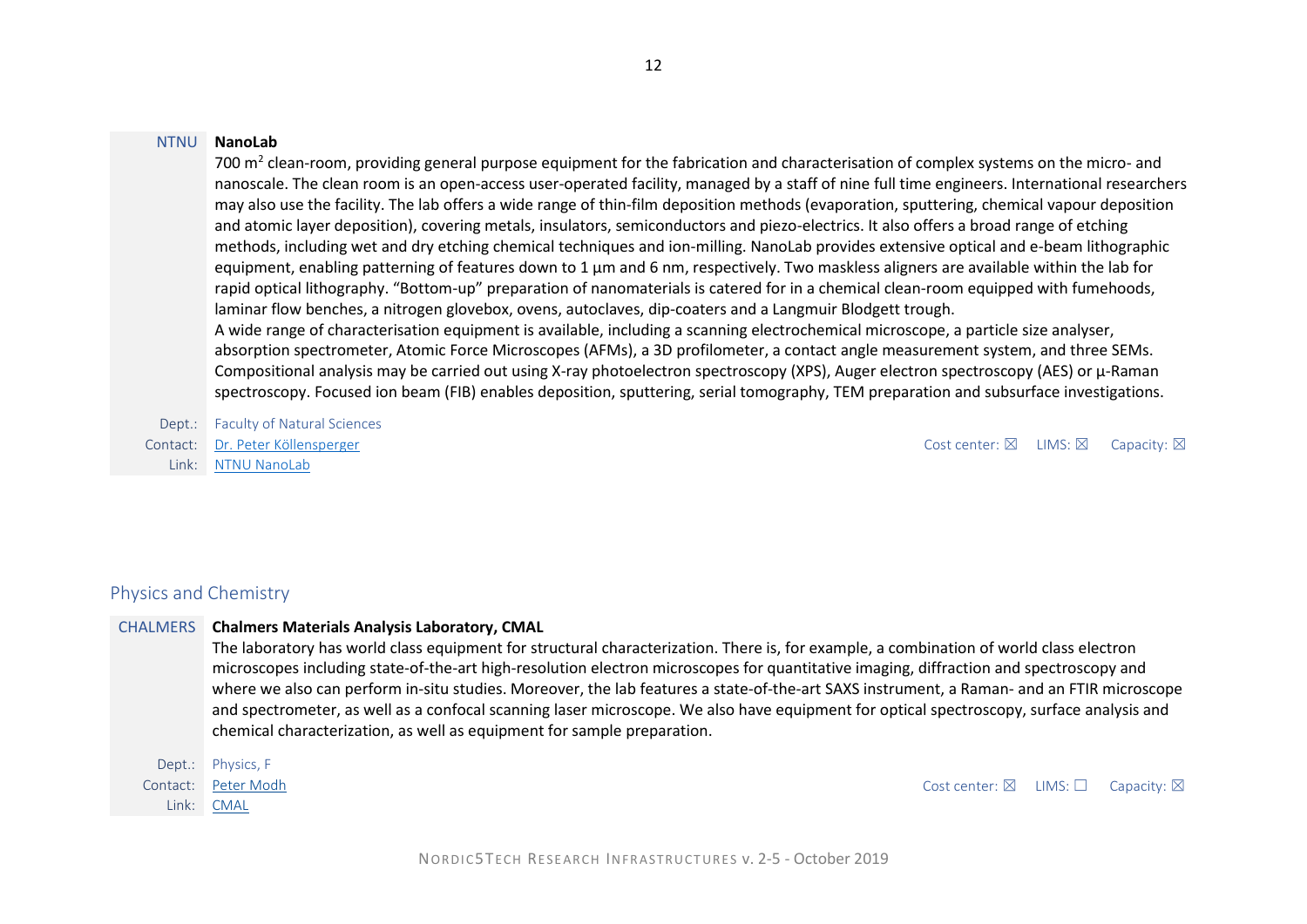#### Aalto **Raw Materials Research Infrastructure**

RawMatters covers the research facilities that operate in the field of inorganic materials (metals, oxides etc.). This means focus on metals and ceramics at bulk or nano-level, in solid or aqueous environments.

Dept.: CHEM school Contact: Technical service manage[r Jaana Rich](mailto:jaana.rich@aalto.fi) Cost center: ⊠ LIMS: □ Capacity: ⊠ Link: [Raw Materials RI](https://www.aalto.fi/en/research-and-learning-infrastructures/raw-materials-research-infrastructure)

#### CHALMERS **Chemical Imaging Infrastructure (CII)**

The Chemical Imaging Infrastructure (CII) is a world-unique research infrastructure with a primary focus on high lateral resolution imaging mass spectrometry. The infrastructure offers a wide range of tools for analytical questions within materials science, geoscience and life science. The multimodal imaging capabilities makes CII unique in that we have tools and competence for both MALDI and dynamic as well as static SIMS imaging.

Dept.: Chemistry and chemical engineering, K

Link: [CII](https://www.chalmers.se/en/researchinfrastructure/chemicalimaging/Pages/default.aspx)

Link: 2MILab

Contact: [Per Malmberg](https://www.chalmers.se/en/staff/Pages/malmper.aspx) Cost center: ⊠ LIMS: □ Capacity: ⊠

| <b>KTH</b> | 2MILab, Molecules and Materials at Interfaces Lab<br>Lab for chemical, electrochemical and physical analysis of surfaces, interfaces and dispersed systems. Techniques include adsorbed layer<br>characterization, atomic force microscopy, surface tension/contact angle, porosimetry/surface area. |                                                            |  |
|------------|------------------------------------------------------------------------------------------------------------------------------------------------------------------------------------------------------------------------------------------------------------------------------------------------------|------------------------------------------------------------|--|
|            | Dept.: CBH School                                                                                                                                                                                                                                                                                    |                                                            |  |
|            | Contact: Matthew Fielden                                                                                                                                                                                                                                                                             | Cost center: $\square$ LIMS: $\square$ Capacity: $\square$ |  |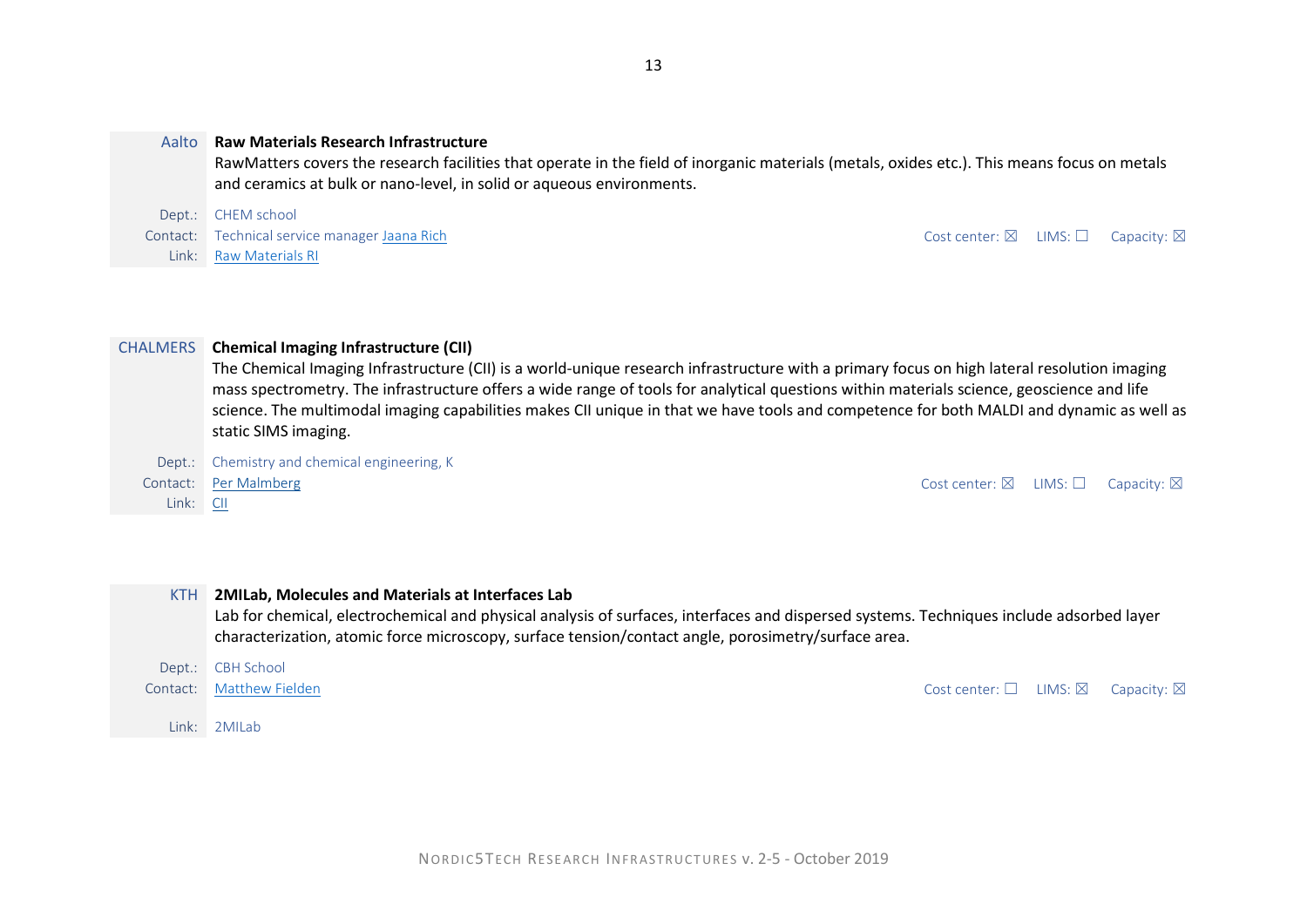|             | The laboratory is equipped with a wide range of standard, specialized and advanced equipment for synthesis, characterization and testing of<br>catalyst materials and for surface science investigations |                          |              |                       |  |
|-------------|----------------------------------------------------------------------------------------------------------------------------------------------------------------------------------------------------------|--------------------------|--------------|-----------------------|--|
| Dept.:      | Department of Chemical Engineering                                                                                                                                                                       |                          |              |                       |  |
| Contact:    | Edd. A. Blekkan, Estelle M. VanHaecke                                                                                                                                                                    | Cost center: $\boxtimes$ | $LIMS: \Box$ | Capacity: $\square$   |  |
| Link:       | KinCat                                                                                                                                                                                                   |                          |              |                       |  |
|             |                                                                                                                                                                                                          |                          |              |                       |  |
| Aalto       | <b>BioEconomy</b>                                                                                                                                                                                        |                          |              |                       |  |
|             | Selected research facilities for development of chemicals, fuels, and other materials from renewable biomass utilizing biotechnical,                                                                     |                          |              |                       |  |
|             | chemical, thermal and catalytic processing technologies. Various refining processes are also used to develop biopolymers and fibre and                                                                   |                          |              |                       |  |
|             | composite products. The infrastructure contains research laboratories, characterization and analysis equipment and modeling and                                                                          |                          |              |                       |  |
|             | simulation tools in the field of biorefinery.                                                                                                                                                            |                          |              |                       |  |
| Dept.:      | <b>CHEM</b> school                                                                                                                                                                                       |                          |              |                       |  |
| Contact:    | Technical service manager Jaana Rich                                                                                                                                                                     | Cost center: $\boxtimes$ | LIMS:        | Capacity: $\boxtimes$ |  |
| Link:       | <b>BioEconomy RI</b>                                                                                                                                                                                     |                          |              |                       |  |
|             |                                                                                                                                                                                                          |                          |              |                       |  |
| <b>NTNU</b> | <b>Biopolymers/Bionano</b>                                                                                                                                                                               |                          |              |                       |  |
|             | Preparatory lab, including infrastructure such as high temperature oven, critical point dryer for small samples, 3D printers, atomic force                                                               |                          |              |                       |  |
|             | microscopes, TIRF, microfluidic set-up, fibre interferometric set-up, rheology                                                                                                                           |                          |              |                       |  |
| Dept.:      | Dept. of Physics                                                                                                                                                                                         |                          |              |                       |  |
| Contact:    | Pawel Sikorski, Bjørn T. Stokke, Gjertrud Maurstad                                                                                                                                                       | Cost center: $\boxtimes$ | LIMS:        | Capacity: $\boxtimes$ |  |
| Link:       |                                                                                                                                                                                                          |                          |              |                       |  |
|             |                                                                                                                                                                                                          |                          |              |                       |  |
| <b>NTNU</b> | <b>Centre for Molecular Imaging (MINT)</b>                                                                                                                                                               |                          |              |                       |  |

Confocal microscopes (CLSM), Atomic force microscopes (AFM), Total internal reflection microscope Zeiss Laser (TIRF), Flow cytometry

| Dept.: Dept. of Physics                   |                                                                |  |
|-------------------------------------------|----------------------------------------------------------------|--|
| Contact: Catharina Davies, Astrid Biørkøy | Cost center: $\boxtimes$ LIMS: $\square$ Capacity: $\boxtimes$ |  |
| Link: MINT                                |                                                                |  |

NTNU **KinCat Laboratories**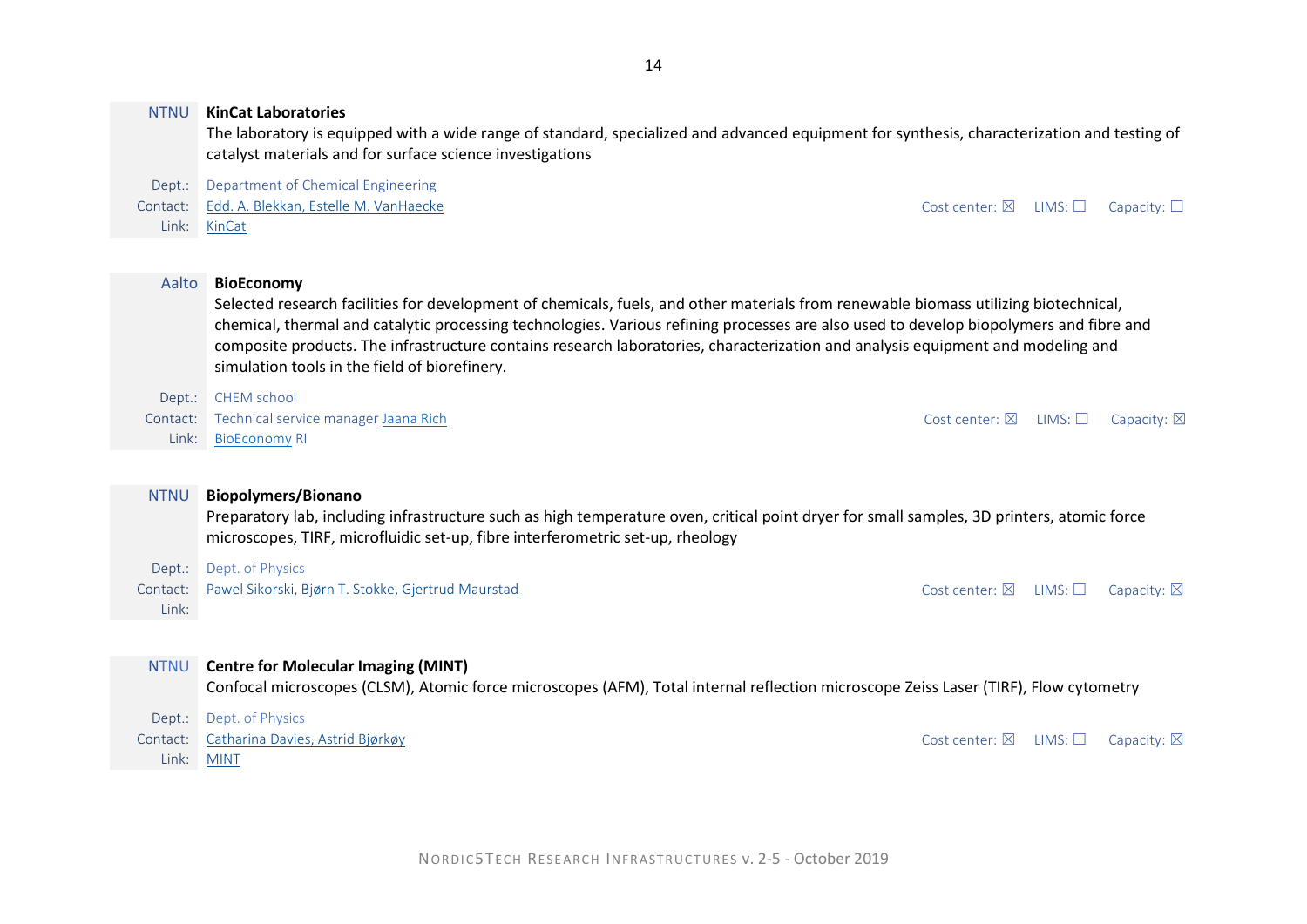#### KTH **Laser Lab**

Time-resolved angle-resolved photoelectron spectroscopy, ultrafast electron microscopy, time and spatially-resolved photoluminescence, THz time-domain spectroscopy

Dept.: SCI School, applyed physics

Link: [Laser lab](https://www.aphys.kth.se/kth-laser-lab)

Contact: [Valdas Pasiskevicius](mailto:vp@laserphysics.kth.se) Contact: Capacity: □ Cost center: □ LIMS: □ Capacity: □

#### KTH **Advanced Instrumentation Lab**

Optical and electron microscopy, X-ray diffractometry, Scanning probe microscopy, Thermal analysis with STA (DSC, DTA, TGA), MS, Dilatometry, Hardness measurements, Magnetic measurements, Sample preparation tools for SEM and TEM

|           | Dept.: ITM School, material science & engineering |                                                                  |  |
|-----------|---------------------------------------------------|------------------------------------------------------------------|--|
|           | Contact: Peter Hedström                           | Cost center: $\boxtimes$ LIMS: $\boxtimes$ Capacity: $\boxtimes$ |  |
|           |                                                   |                                                                  |  |
| Link: AIL |                                                   |                                                                  |  |
|           |                                                   |                                                                  |  |
|           |                                                   |                                                                  |  |
|           |                                                   |                                                                  |  |

NTNU **Photo emission lab** Surface science laboratory: XPS, UPS, TPD, LEED

Dept.: Dept. of Physics Contact: [Steinar Raaen](mailto:steinar.raaen@ntnu.no) Cost center: ⊠ LIMS: □ Capacity: ⊠ Link:

#### NTNU **RECX (Resource centre for X-ray)**

State of the art diffraction facilities for the analysis of powders and solid compacts. The in-house X-ray laboratories comprise diffraction, small-angle X-ray scattering (SAXS), radiography and tomography setups that are part of Norwegian Centre for X-ray diffraction, scattering and imaging (RECX). RECX is funded by The Research Council of Norway.

Dept.: Dept. of Physics; Dept. of Materials Science and Engineering

Contact: [Dag Breiby, Ragnvald Mathiesen, Ole Buset;](mailto:dag.breiby@ntnu.no;%20ragnvald.mathiesen@ntnu.no;%20ole.buset@ntnu.no) [Tor Grande, Kristin H. Wells](mailto:state%20of%20the%20art%20diffraction%20facilities%20for%20the%20analysis%20of%20powders%20and%20solid%20compacts) Cost Cost Center: ⊠ LIMS: □ Capacity: ⊠ Link: [RECX;](http://www.recx.no/) Powder [Diffraction](https://www.ntnu.edu/ima/research/labs/powder-diffraction-lab) Lab

NORDIC5TECH RESEARCH INFRASTRUCTURES v. 2-5 - October 2019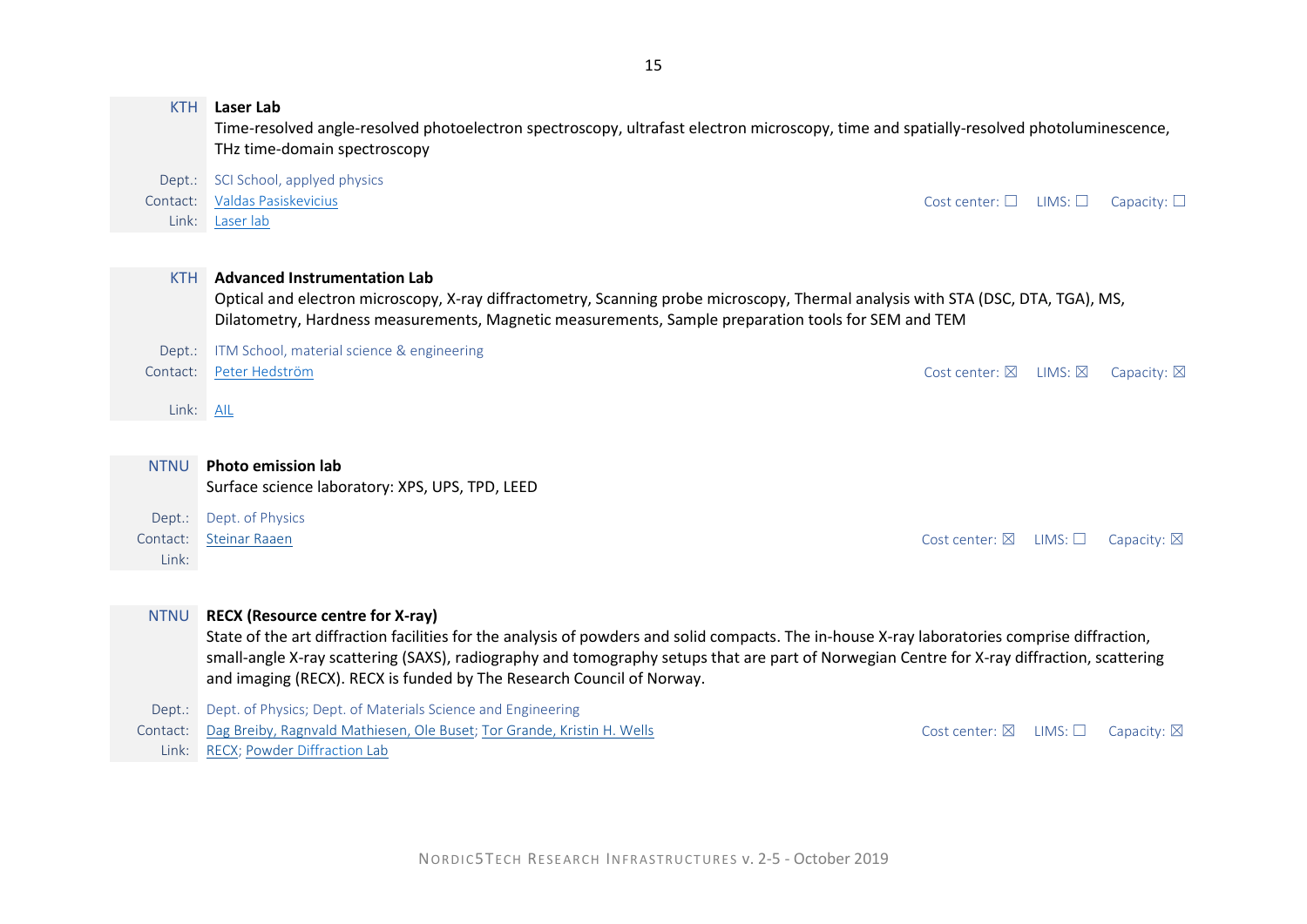#### NTNU **NORTEM**

Transmission electron microscopes JEM-2100 (LaB6), JEM-2100F and a double corrected JEM-ARM200F. Sample prep lab, computing

Dept.: Dept. of Physics

Link: [NORTEM](http://www.ntnu.edu/physics/temgemini)

Contact: [Randi Holmestad](mailto:randi.holmestad@ntnu.no) Cost center: ⊠ LIMS: ⊠ Capacity: ⊠

#### NTNU **Electron Microscopy Lab**

Sem A (JSM 840), Hitachi SU6600 FEG SEM, LV-SEM (Hitachi S-3400N), LV-Fe-SEM (Zeiss Supra 55 VP), Fe-SEM (Zeiss Ultra 55 LE), EPMA (Jxa-8500F), EDS, EDAX Gernesis, Tem (JEOL, JEM-2010, Fishione Plasma Cleaner, EM sample cleaning, Agar Turbo Carbon Coater, SEM sample coating, Fischione Ion Mill, TEM sample preparation

Dept.: Dept. of Materials Science and Engineering

Contact: [Yanyun Li, Ida Westermann, Jarle Hjelen, Yingda Yu](mailto:yanjun.li@ntnu.no;%20ida.westermann@ntnu.no%20jarle.hjelen@ntnu.no;%20yingda.yu@ntnu.no) Contact: ⊠ LIMS: □ Capacity: ⊠

Link: [EM Lab](https://www.ntnu.edu/ima/research/emlab)

#### DTU **Collection of Electron Microscopes and labs (at DTU Nanolab)**

DTU Nanolab has a suite of seven complementary electron microscopes. Four scanning electron microscopes (SEM), two of which are dual beam (SEM combined with a focused ion beam, FIB), and three transmission electron microscopes (TEM). Three state-of-the-art distinct preparation labs allows the treatment of hard and soft matter samples prior microscope analysis. In addition, there are a number of computers available for off-line image and spectral data analysis, image simulation, and image reconstruction.

Dept.: DTU Nanolab Link: [EM](https://www.nanolab.dtu.dk/MIKROSKOPER/Microscopes)

Contact: [Booking](https://www.nanolab.dtu.dk/mikroskoper/use-of-our-facilities) Cost center: ⊠ LIMS: ⊠ Capacity: □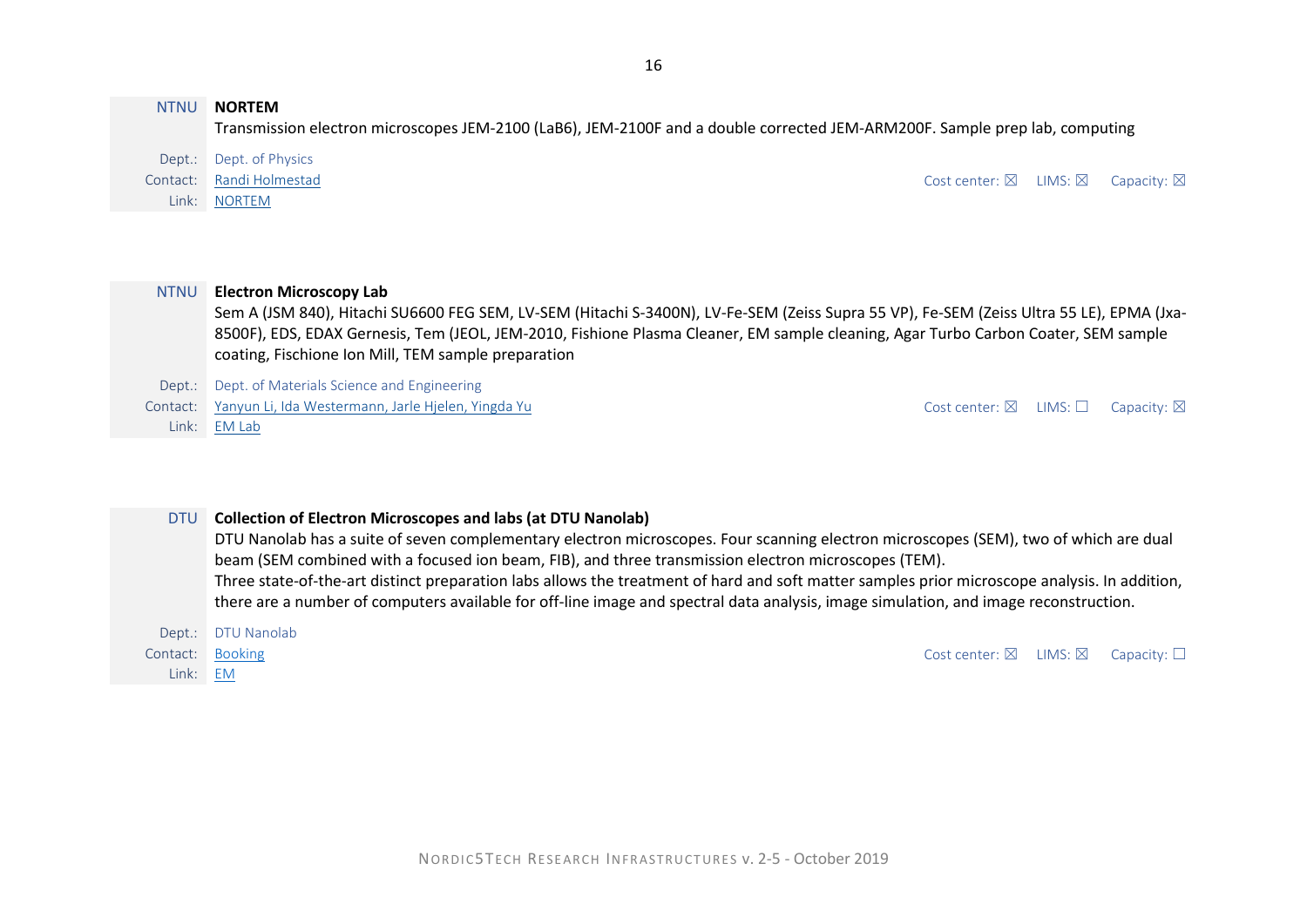|             | capabilities for material studies, which are not yet fully utilized.                              |                          |                 |                       |
|-------------|---------------------------------------------------------------------------------------------------|--------------------------|-----------------|-----------------------|
| Dept.:      | EECS School, fusion plasma physics                                                                |                          |                 |                       |
| Contact:    | Per Brunsell                                                                                      | Cost center: $\square$   | LIMS:           | Capacity: $\boxtimes$ |
| Link: I     | <b>EXTRAP</b>                                                                                     |                          |                 |                       |
|             |                                                                                                   |                          |                 |                       |
|             |                                                                                                   |                          |                 |                       |
| <b>NTNU</b> | Spark plasma sintering lab                                                                        |                          |                 |                       |
|             | Rapid densification of materials by applying pressure and high current (SPS 825 Fuji Electronics) |                          |                 |                       |
| Dept.:      | Dept. of Materials Science and Engineering                                                        |                          |                 |                       |
| Contact:    | Mari Ann Einarsrud, Kjell Wiik, Eli Beate Larsen                                                  | Cost center: $\boxtimes$ | LIMS: $\square$ | Capacity: $\boxtimes$ |

#### NTNU **Laboratory for Soft and Complex Matter Studies**

KTH **Infrastructure for R&D of Fusion Reactors at KTH Alfven Laboratory**

Thermal Gravimetry Analysis. Differential scanning calorimetry. Rheometry including electrorheometry, magnetorheotheometry, highpressure rheometry and in-situ small angle light scattering rheometry; Atomic Force Microscopy, Optical microscopy, Photoemission (XPS, UPS), Energy diffraction (LEED), Photoemission microscopy (PEEM), Thermal desorption (TPD). Scattering and diffraction: X-ray scattering: 2D WAXS and SAXS, Light scattering, Birefringence. Equipment for rapid design of customized table-top physics experiments.

Dept.: Dept. of Physics Link: [Soft-Complex lab](https://www.ntnu.edu/physics/research/soft-complex#/view/about)

Link:

Contact: [Jon Fossum, Ole Buset](mailto:jon.fossum@ntnu.no;%20ole.buset@ntnu.no) Cost center: ⊠ LIMS: □ Capacity: ⊠

Fusion plasma device EXTRAP T2R. Research on magnetic confinement fusion, including a state-of-the-art plasma instability control system, utilizing arrays of active magnetic field coils. device produces a hot and dense plasma that can be utilized also for basic plasma science, research on space plasmas, investigation of technical plasma applications, or plasma based material research. The device has excellent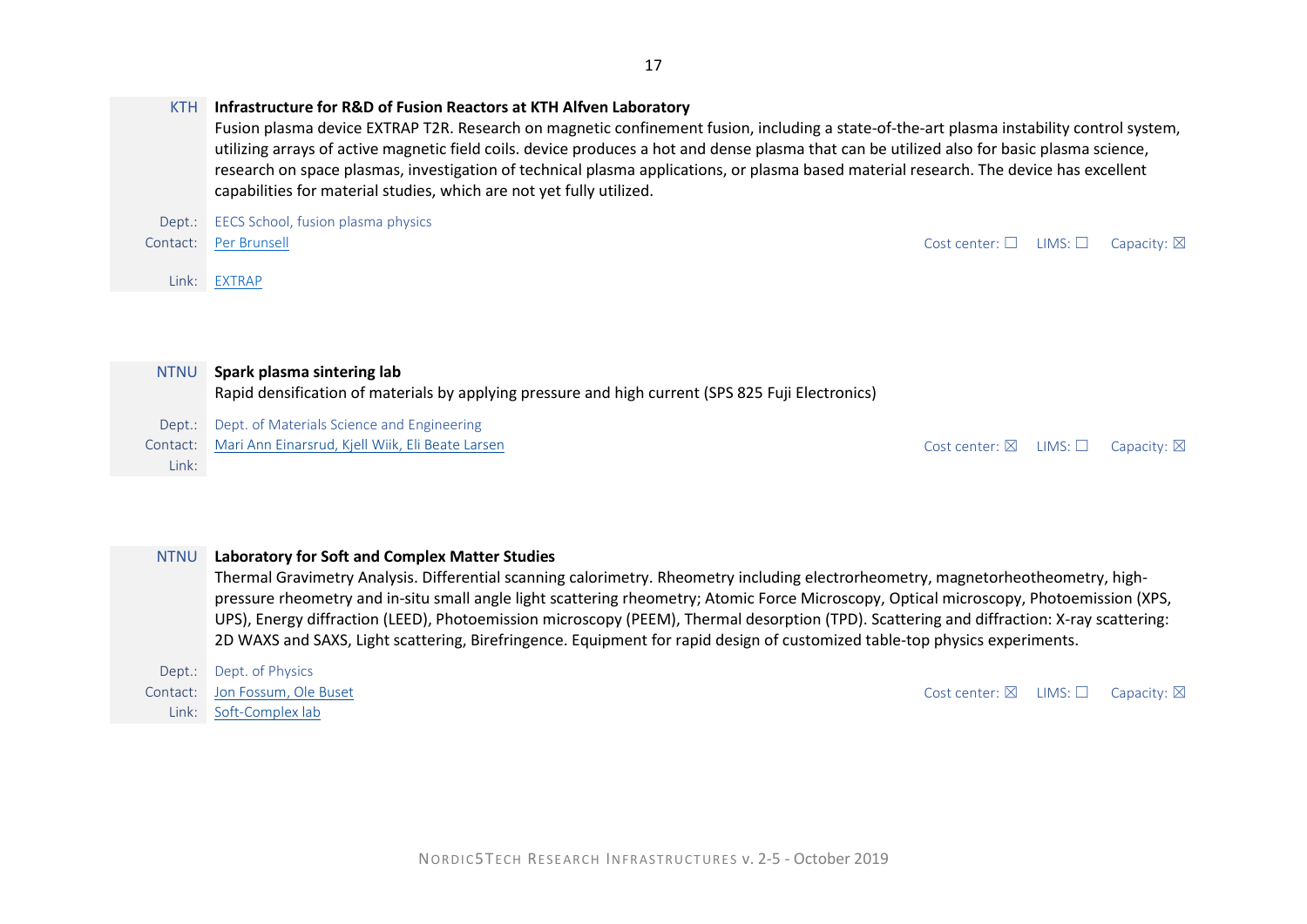# DTU **3DImaging center (3DIM)**

The 3D imaging center, 3DIM, at DTU is an x-ray user facility and a competence center for x-ray and neutron imaging. The facility has five xray scanners that can provide 3D visualization of hard and soft materials and biotechnological products. CT scanning with absorption or phase contrast is provided with a spatial resolution varying from 100 nm on 100 µm thick samples to 100 µm on 20 cm thick samples. Stateof-the-art laser vision equipment is available for high resolution surface scanning. 3DIM is currently placed in interim locations in building 309, but will move into a new 950 m2 center in building 310 ultimo 2019 – the largest of its kind in Northern Europe. It is the ambition of 3DIM to formally become a national infrastructure.

The 3DIM center is also the hub that connects Denmark and DTU to its external facilities and collaborations at the European Spallation Source (ESS): DANMAX and MAX IV notably.

Dept.: Department of Physics Link: [3DIM](http://www.imaging.dtu.dk/academic-users/what-is-3dim)

Contact: [Carsten Gundlach](mailto:cagu@fysik.dtu.dk) Cost center: □ LIMS: □ Capacity: ⊠

# DTU **Pilot Plant**

At this lab the focus on unit operations, reaction engineering, process control, process and plant design, instrumentation, automation and industrial measuring technology, but also topics such as scale-up and scale-down and batch versus continuous processes. Special focus areas are fermentation mainly from a process point-of-view, but also innovative technology and particle technology. Instruments for distillation, absorption, drying, filtration, extraction, centrifugation, fermentation etc.

Dept.: Department of Chemical Engineering Contact: [Steen Larsen;](mailto:stelar@kt.dtu.dk) [Ivan Hundebøl](mailto:ihun@kt.dtu.dk) Cost center: □ LIMS: □ Capacity: ⊠ Link: [Pilot Plant](https://www.kt.dtu.dk/english/research/pilot-plant/facilities)

# Biotechnology

#### NTNU **NMR LAB / Norwegian NMR Platform (NNP) - Trondheim**

400 MHz with SmartProbe, 600 and 800 MHz both with Cryoprobe TCI – all are setup for automation.

Dept.: Department of Biotechnology and Food Science

Contact: [Finn L. Aachmann, Torun M. Melø](mailto:finn.l.aachmann@ntnu.no;%20%20torun.m.melo@ntnu.no) Cost center: ⊠ LIMS: ⊠ Capacity: ⊠

Link: [NMR Lab](https://www.ntnu.edu/nmr)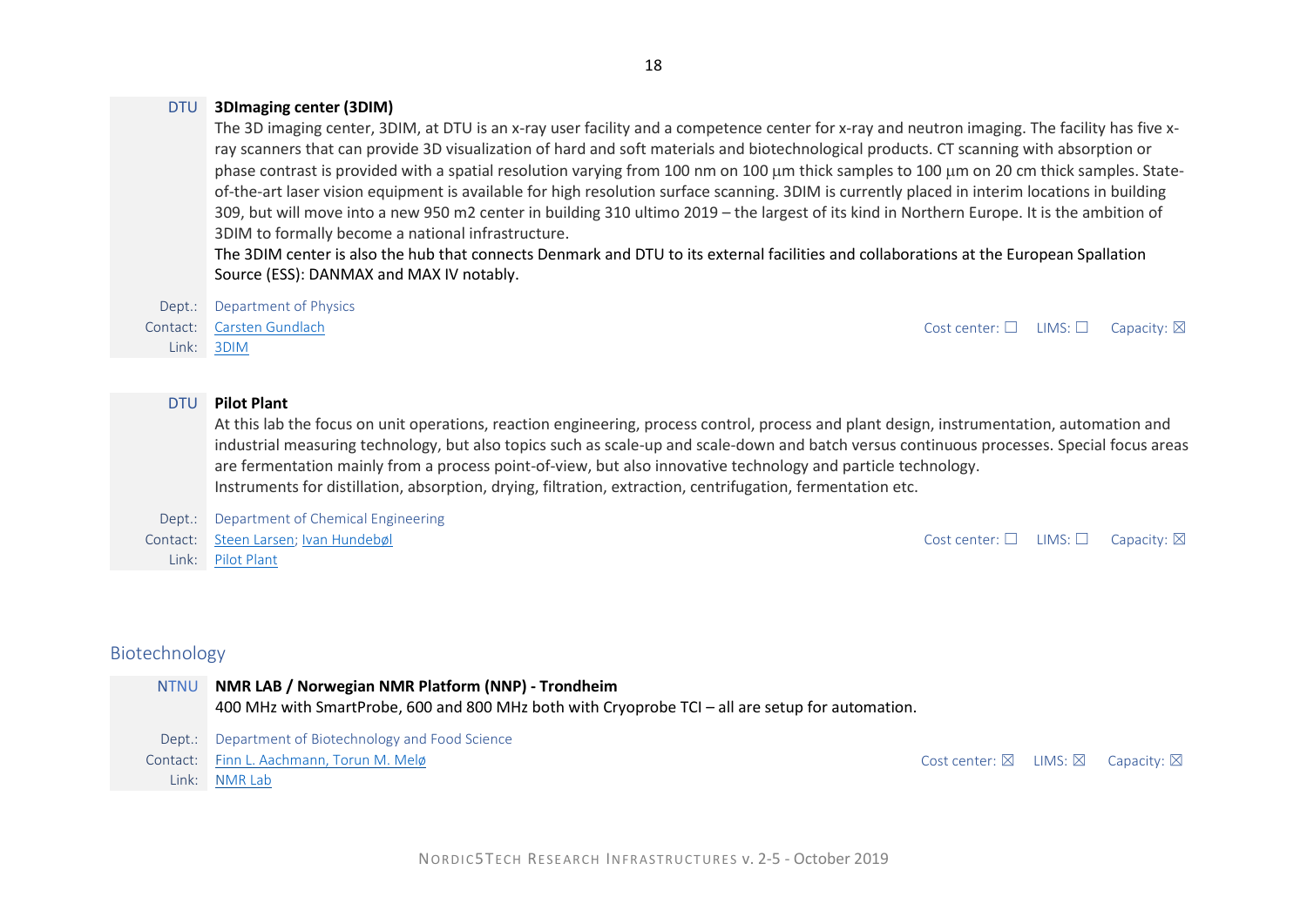#### DTU **NMR Spectroscopy Center**

Nuclear Magnetic Resonance (NMR) spectroscopy is a highly versatile and information-rich technique for the identification, quantification and functional characterization of chemical or biological compounds. Areas of applications include any field where molecular information is beneficial, for instance drug discovery, bio- and chemocatalysis, metabolomics, material science, food quality as well R&D and Q&A in chemistry and the pharmaceutical industry.

Dept.: Department of Chemistry

Link: [NMR Center](http://www.nmrcenter.kemi.dtu.dk/english/research)

Contact: [NMR](mailto:nmr@dtu.dk) Contact: NMR Contact: NMR Contact: O LIMS: □ Capacity: ⊠